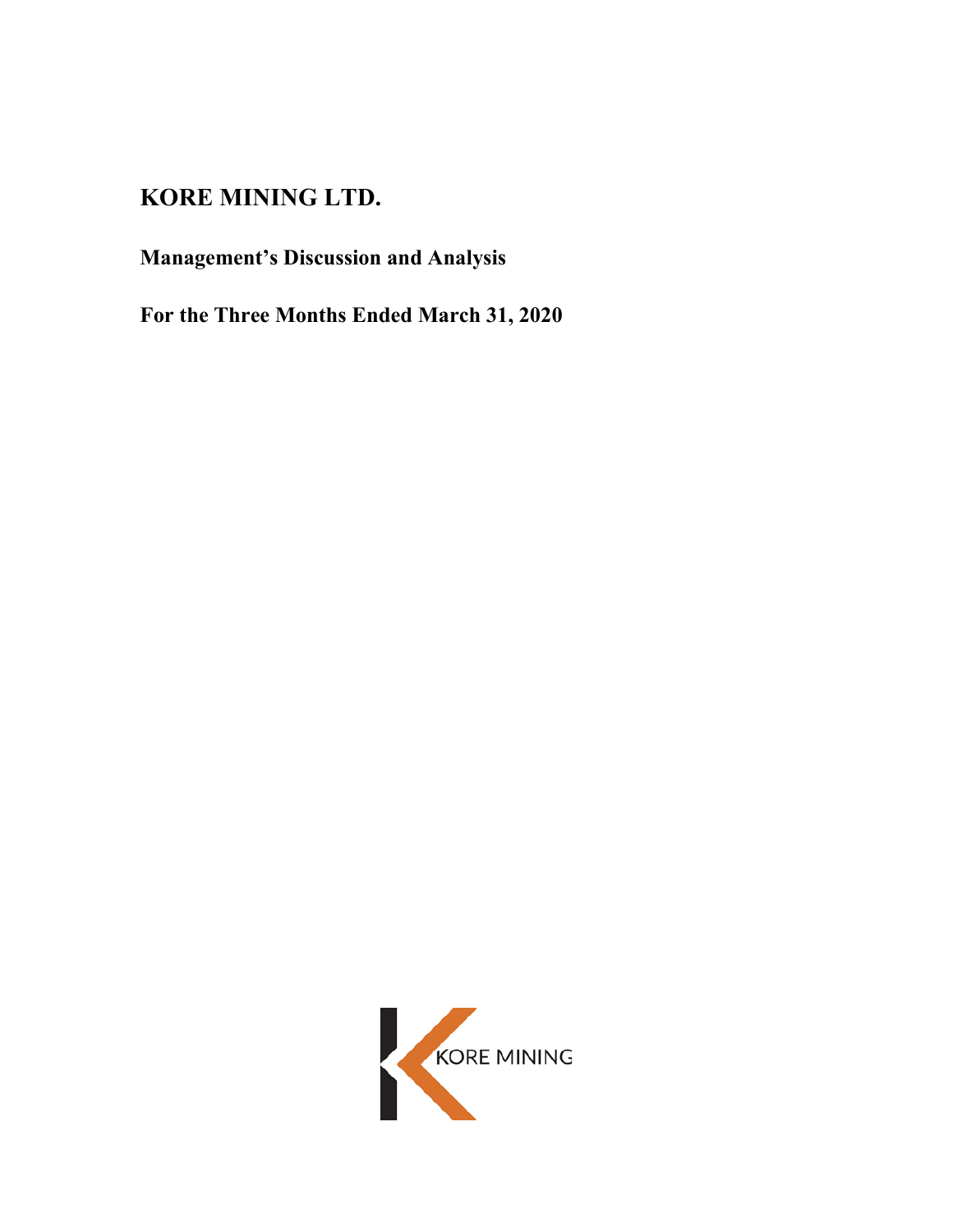The following Management's Discussion and Analysis ("MD&A"), prepared as of May 26, 2020, should be read together with the unaudited consolidated interim financial statements of KORE Mining Ltd. ("KORE Mining" or the "Company") for the three month period ended March 31, 2020 and annual audited consolidated financial statements for the year ended December 31, 2019, and related notes thereto, which are prepared in accordance with International Financial Reporting Standards ("IFRS"). All amounts are stated in Canadian dollars unless otherwise indicated. The reader should be aware that historical results are not necessarily indicative of future performance.

This MD&A contains "forward-looking statements" and "forward-looking information" within the meaning of applicable Canadian securities laws. See the section in this MD&A titled "Cautionary Language regarding Forward-Looking Information" for further details. In addition, this MD&A has been prepared in accordance with the requirements of Canadian securities laws, which differ in certain material respects from the disclosure requirements of United States securities laws, particularly with respect to the disclosure of mineral reserves and mineral resources. See the section of this MD&A titled "Cautionary Note to U.S. Investors Regarding Mineral Resource Estimates" for further details.

This MD&A contains disclosure of certain non-IFRS financial measures. Non-IFRS measures do not have any standardized meaning prescribed under IFRS. See the section in this MD&A entitled "Non-IFRS Measures" for further details.

# **Corporate Summary - Nature of Operations**

The Company's business is the acquisition, exploration and development of North American gold projects. The Company currently owns 100% of four gold projects in California and British Columbia. All four projects have gold resources or gold discoveries with a resource base of 2.5 million ounces in the measured and indicated categories and 2.4 million in the inferred categories (see "*NI 43-101 Resource Summary*" below for further details). KORE is investing in both exploration and development to unlock value for shareholders. KORE is supported by strategic investors Eric Sprott and Macquarie Bank who, together with the management and Board of Directors own 65% of the basic shares outstanding as of May 2020.

The Company's most advanced gold project, the Imperial project in Imperial County California, is being prepared for mine development permitting and the surrounding Mesquite-Picacho District claim block is being explored for new discoveries. Imperial is ideally located in Imperial County California, with access to labour and infrastructure associated with the Mesquite gold mine, located 9 miles away. KORE delivered a positive preliminary economic assessment ("PEA") in April 2020 on its Imperial Project with a net present value ("NPV") at 5% of US\$343 million and internal rate of return ("IRR") of 44% at US\$1,450 per ounce gold (see "*PEA Summary*" for further details). KORE is actively exploring the Mesquite-Picacho District and plans to move Imperial into the formal permitting process in mid-2020.

KORE also owns three other exploration stage projects:

- 1) Long Valley Mono County California shallow oxide gold resource open for expansion at surface in oxides and at depth in sulphides. KORE is using geophysics and other modern exploration techniques to target drilling planned for the second half of 2020.
- 2) FG Gold Cariboo Region British Columbia bulk disseminated orogenic resource with a current shallow low-grade resource. KORE is drilling to better define structural controls of higher-grade mineralization, opening up the unexplored portion of the 20 km trend and rock mass at depth to further exploration.
- 3) Gold Creek Cariboo Region British Columbia early stage orogenic gold discovery a large contiguous claim block near the Spanish Mountain gold project and the Mount Polley copper-gold mine. KORE plans to follow-up the discovery with further exploration.

The Company's head office is located at 960 – 1055 West Hastings Street, Vancouver, BC V6E 2E9.

The Company's common shares are listed for trading on the TSX Venture Exchange ("TSX-V") as a Tier 2 issuer under the symbol "KORE" in Canada and also trades in the United States on the OTCQB under the stock symbol "KOREF" and on the Frankfurt Stock Exchange under the symbol "EUSA".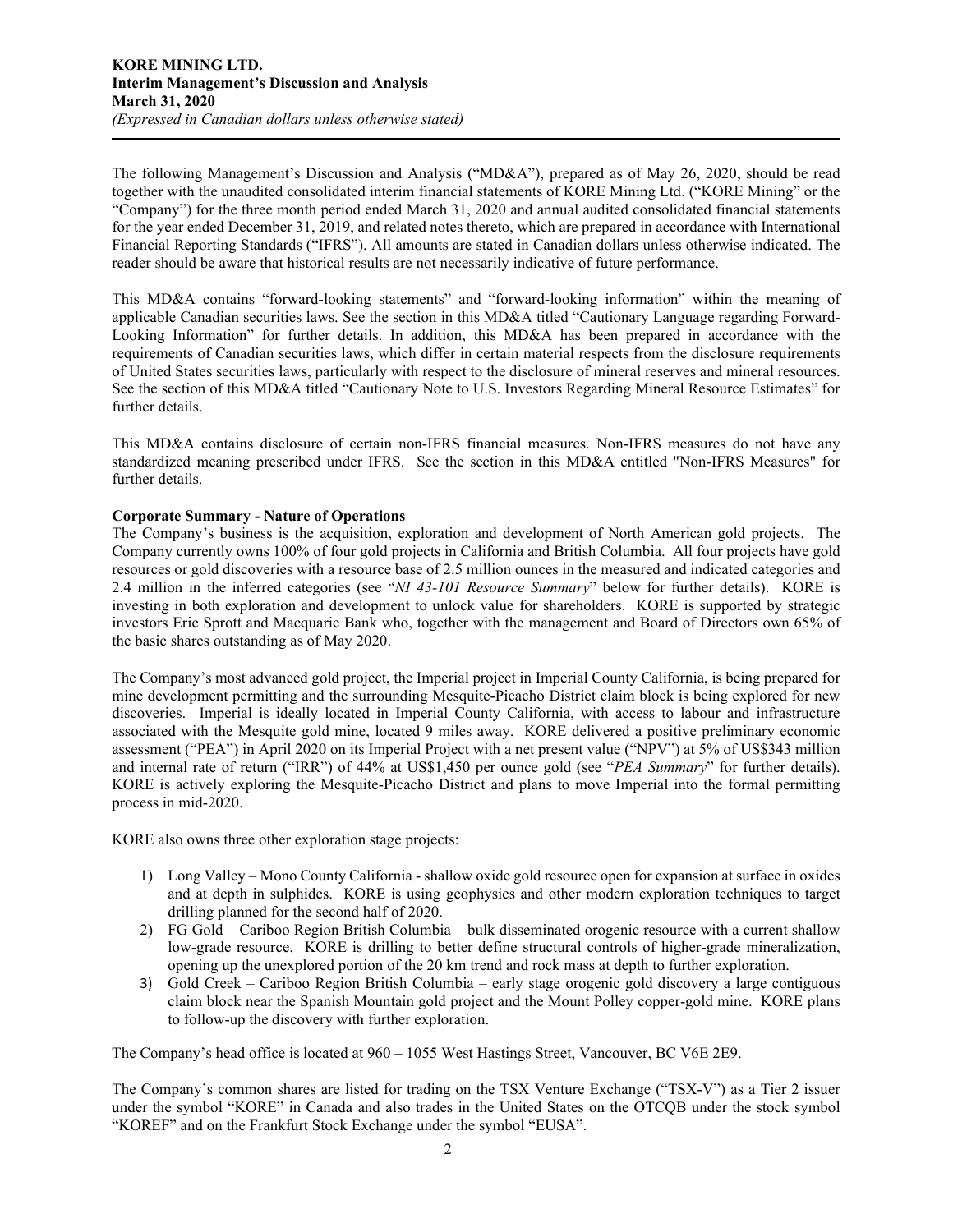# **2020 Q1 Highlights**

During the three months ended March 31, 2020, the Company accomplished the following:

- Long Valley exploration: completed ground geophysics including ground induced polarization, and rock and soil sampling, in order to prove up a new exploration strategy for both oxides and sulphides against known mineralization and to generate drill targets for planned future drilling in 2020, subject to permitting.
- Imperial exploration: completed ground geophysics and compiled an electronic exploration database on historic data on both the original Imperial project as well as the western portion of the Mesquite-Picacho District. The first program "tuned" geophysics to the geophysical response of the intact Imperial mineralization, confirmed historic resource expansion drill targets, and identified anomalies and generated drill targets to on-strike and for a large anomaly underlying the current resource. Drilling is planned later in 2020, subject to permitting.
- Drilling at FG: commenced 2000 meter drill program to define and delineate structural controls on existing higher-grade gold mineralization and to test targets down structure below the depth of previous past drilling.
- Engaged Independent Trading Group (ITG) Inc. as market maker in order to provide assistance in maintaining an orderly trading market for the common share of the Company.

Subsequent to March 31, 2020, the Company accomplished the following:

- Filed its NI43-101 Technical Report on May 19, 2020 supporting its Preliminary Economic Assessment ("PEA") for the Company's 100% owned Imperial Oxide Gold Deposit, showing an after-tax NPV5% US\$343 million with an IRR of 44% at US\$1,450 per ounce gold.
- Completed a \$3,000,000 private placement consisting of 6,666,666 shares at a price of \$0.45 per share where the entirety of the financing was subscribed by Macquarie Bank Ltd ("Macquarie") and Mr. Eric Sprott, (through 2176423 Ontario Ltd, a corporation beneficially controlled by him), showing continued support from leading mining investors.
- Granted 1,000,000 options exercisable at \$0.435 per share and a term of five years to management and IR consultant.
- Retained Kin Communications to provide investor relations services, primarily communicating with potential investors, shareholders and media contacts for a period of twelve months.

# **Outlook**

The Company's focus for the balance of 2020 is the re-start of permitting of the Imperial Project, using the mine plan developed for the the Company's PEA published in May 2020. The Company is also investing in exploration of the Mesquite-Picacho District, Imperial resource expansion, Long Valley, and FG projects with drilling at FG Gold in Q1-Q2 2020. In addition to the exploration at these Properties, the Company may evaluate other prospects worthy of exploration and development. The ability of the Company to do so is contingent upon its ongoing ability to raise the capital necessary to advance such prospects.

In March 2020 the World Health Organization declared coronavirus COVID-19 a global pandemic. This contagious disease outbreak, which has continued to spread, and any related adverse public health developments, has adversely affected workforces, economies, and financial markets globally, potentially leading to an economic downturn. It is not possible for the Company to predict the duration or magnitude of the adverse results of the outbreak and its effects on the Company's business or ability to raise funds, however there has been no significant impact on the Company to date.

# *Marc Leduc, P.Eng, is the Company's designated Qualified Person for this MD&A within the meaning of National Instrument 43-101 and has reviewed and approved the technical information described herein.*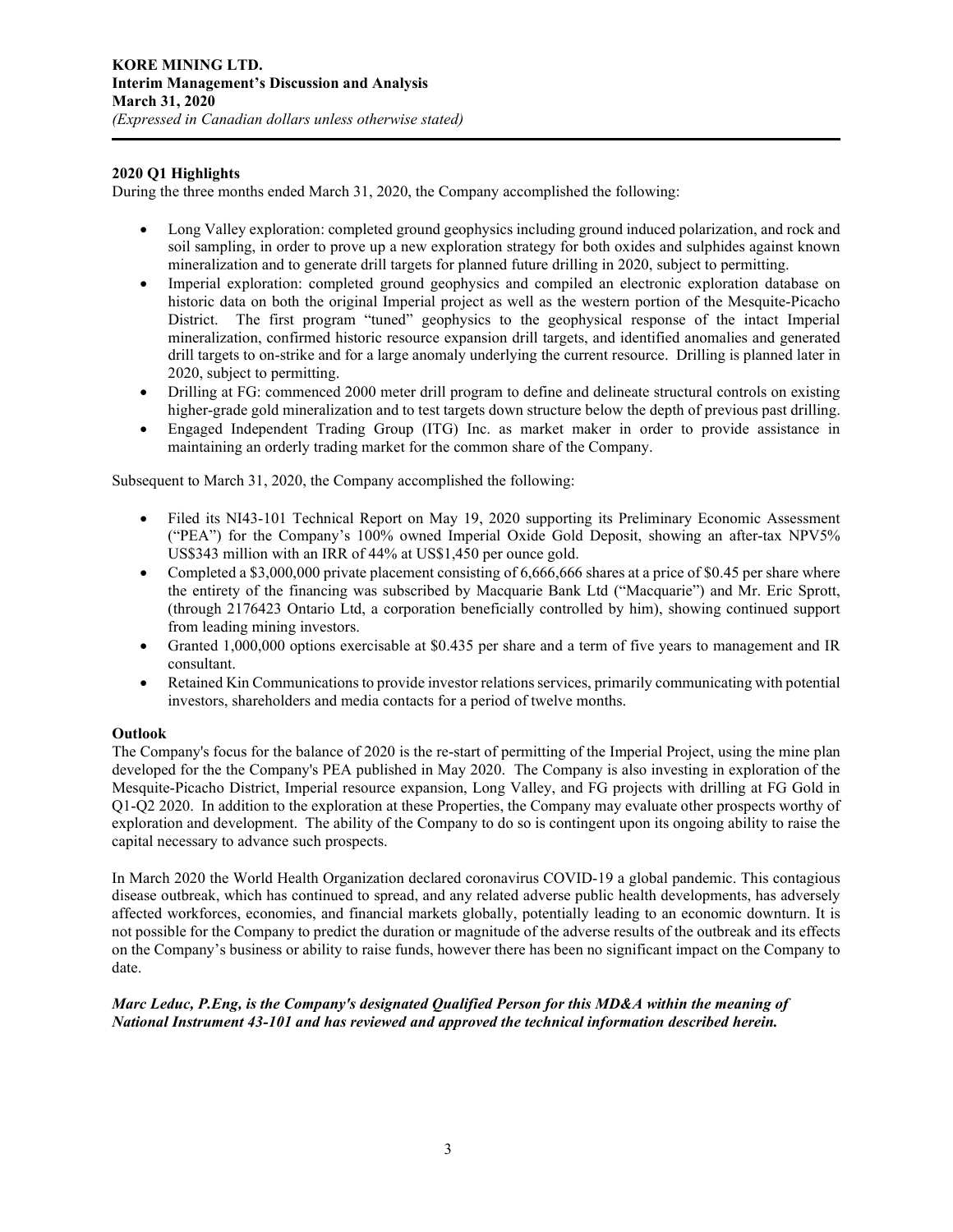#### *Project Summaries*

# *Imperial, California, USA*

Imperial is located in Imperial County, southeastern California 26 miles northwest of the city of Yuma, Arizona, and 45 miles east-northeast of El Centro, California. The operating Mesquite Mine and the closed Picacho Mine are located roughly 10 miles to the west and east, respectively, and the closed American Girl Mine is about 8 miles south of the property.

Imperial consisted of 370 lode claims, 281 millsite claims and 3 placer claims for a total of 654 claims covering a total area of approximately 5,721 acres. In September 2019, the Company staked the Mesquite-Picacho District consisting of 1,005 new claims covering approximately 20,411 acres bringing the Company's total in the region to 26,132 acres. The claims were staked to capture the entire gold trend that connects Equinox's operating Mesquite mine to Imperial and then continuing onto the now closed Picacho mine. The trend is underexplored and has the potential to host additional gold deposits. The claims are administered by the U.S. Bureau of Land Management ("BLM") on federally owned lands. The unpatented mining claims (new and historic) are all in good standing with all holding fees paid for the current year. The claims will remain in effect for as long as the claim holding fees are paid to both the U.S. government and the county. The claims must also be maintained by ensuring that the claim posts and location notices are properly upright and visible.

# *PEA Summary*

In April 2020, the Company announced the results of its PEA on the Imperial project – see the April 6, 2020 news release; and published the full technical report in May 2020 – see the Company's website for full information and disclaimers. The PEA, with an effective date of April 6, 2020 and filed on May 19, 2020, was prepared in accordance with National Instrument 43-101 ("**NI 43-101**") by Global Resource Engineering (Denver) ("GRE") - Terre Lane, RMSME MMSAQP, Todd Harvey, PhD, RMSME and Glen Cole, P.Geo of SRK with support of Geo-Logic Associates - Monte Christie, GE PE. The team was led by Marc Leduc, P.Eng. the COO of KORE Mining.

Note that a PEA is preliminary in nature, includes inferred mineral resources that are considered too speculative geologically to have the economic considerations applied to them that would enable them to be categorized as mineral reserves, and there is no certainty that the PEA will be realized. Mineral resources that are not mineral reserves do not have demonstrated economic viability. This PEA is a conceptual study, and the disclosure in this MD&A contains forward-looking information about potential future results and events. Please refer to the cautionary statements in the footnotes below and the Cautionary Statements located at the end of this news release, which include associated assumptions, risks, uncertainties and other factors.

Unless otherwise stated, all masses are in short tons, which is the equivalent to 2,000 pounds or 907.2 kilograms.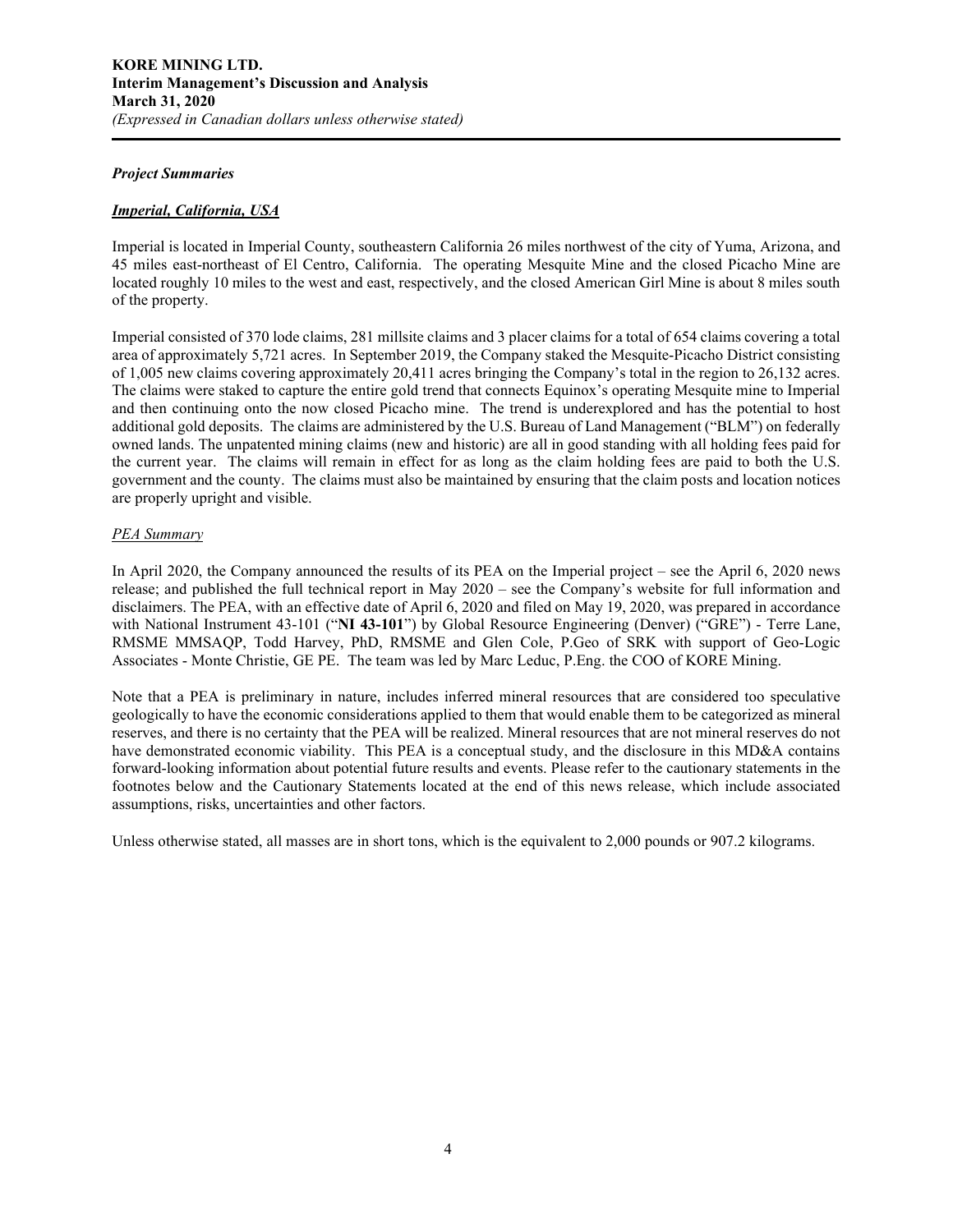# **KORE MINING LTD. Interim Management's Discussion and Analysis March 31, 2020** *(Expressed in Canadian dollars unless otherwise stated)*

| <b>Economics</b>                                       |                    | $Pre-Tax$ | Post-Tax |
|--------------------------------------------------------|--------------------|-----------|----------|
| Net present value (NPV <sub>5%</sub> ) at 0.75C\$/US\$ | C\$ millions       | \$584     | \$458    |
| Net present value $(NPV_{5\%})$                        | US\$ millions      | \$438     | \$343    |
| Internal rate of return (IRR)                          | $\%$               | 52%       | 44%      |
| Payback (undiscounted)                                 | vears              | 2.3       | 2.7      |
| LOM avg. annual cash flow after tax & capital          | US\$ millions      | \$105     | \$90     |
| LOM cumulative cash flow (undiscounted)                | US\$ millions      | \$697     | \$580    |
| Gold price assumption                                  | per ounce          |           | \$1,450  |
| Mine life                                              | vears              |           | 8        |
| Average annual mining rate                             | million tons/yr    |           | 43.4     |
| Average annual gold production                         | thousand ounces/yr |           | 146      |
| Total LOM recovered gold                               | million ounces     |           | 1.17     |
| Initial capital costs                                  | US\$ millions      |           | \$143.5  |

Life-of-mine ("LOM") calculation and "Mine Life" is defined as the duration of mining operations, 8 years. There are additional years of site work for residual leaching, washing, back-filling and reclamation modelled.

The following table demonstrates the post-tax sensitivities of NPV and IRR to gold price per ounce. The base case, highlighted in the table below, assumes US\$1,450 per ounce of gold:

| <b>Economic Sensitivities to Gold Prices (post-tax)</b> |                    |      |  |  |  |
|---------------------------------------------------------|--------------------|------|--|--|--|
| Per ounce of gold                                       | $(NPV5%)$ millions | IRR% |  |  |  |
| US\$1,300                                               | <b>US\$234</b>     | 34%  |  |  |  |
| <b>US\$1,450</b>                                        | <b>US\$343</b>     | 44%  |  |  |  |
| US\$1,600                                               | <b>US\$450</b>     | 52%  |  |  |  |
| US\$1,800                                               | <b>US\$590</b>     | 64%  |  |  |  |
| US\$2,000                                               | <b>US\$729</b>     | 75%  |  |  |  |

GRE notes that the Imperial Project (the "Project") has an abundant collection of data as a result of the exploration, engineering and environmental studies completed in the 1980s and 1990s. During that period, the Project had geotechnical drilling and modelling, heap leach designs, plant designs, surface water management designs, and hydrogeological modelling, to name just a few, that provided a credible data set to the project team. The Project also has metallurgical sampling and testing completed both by previous owners and an independent lab, reviewed by GRE, to support the initial engineering design. This data will act as an important background and aid in the design of future work on the project.

# *Mining & Processing*

The PEA presents an open-pit run-of-mine ("ROM") heap leach scenario where oxide ore is stacked on the leach pads directly from the mine and is not crushed, although the team considered several other scenarios. KORE management ultimately selected the scenario with the lowest pre-production capital. A more capital-intensive approach could yield a mine and processing plan with higher project NPV and gold production.

| <b>Mining Plan and Processing Summary</b> |                             |         |  |  |  |
|-------------------------------------------|-----------------------------|---------|--|--|--|
| Mine life                                 | vears                       |         |  |  |  |
| Mining rate                               | <i>average tons per day</i> | 124,000 |  |  |  |
| Strip ratio                               | waste: mineralization       |         |  |  |  |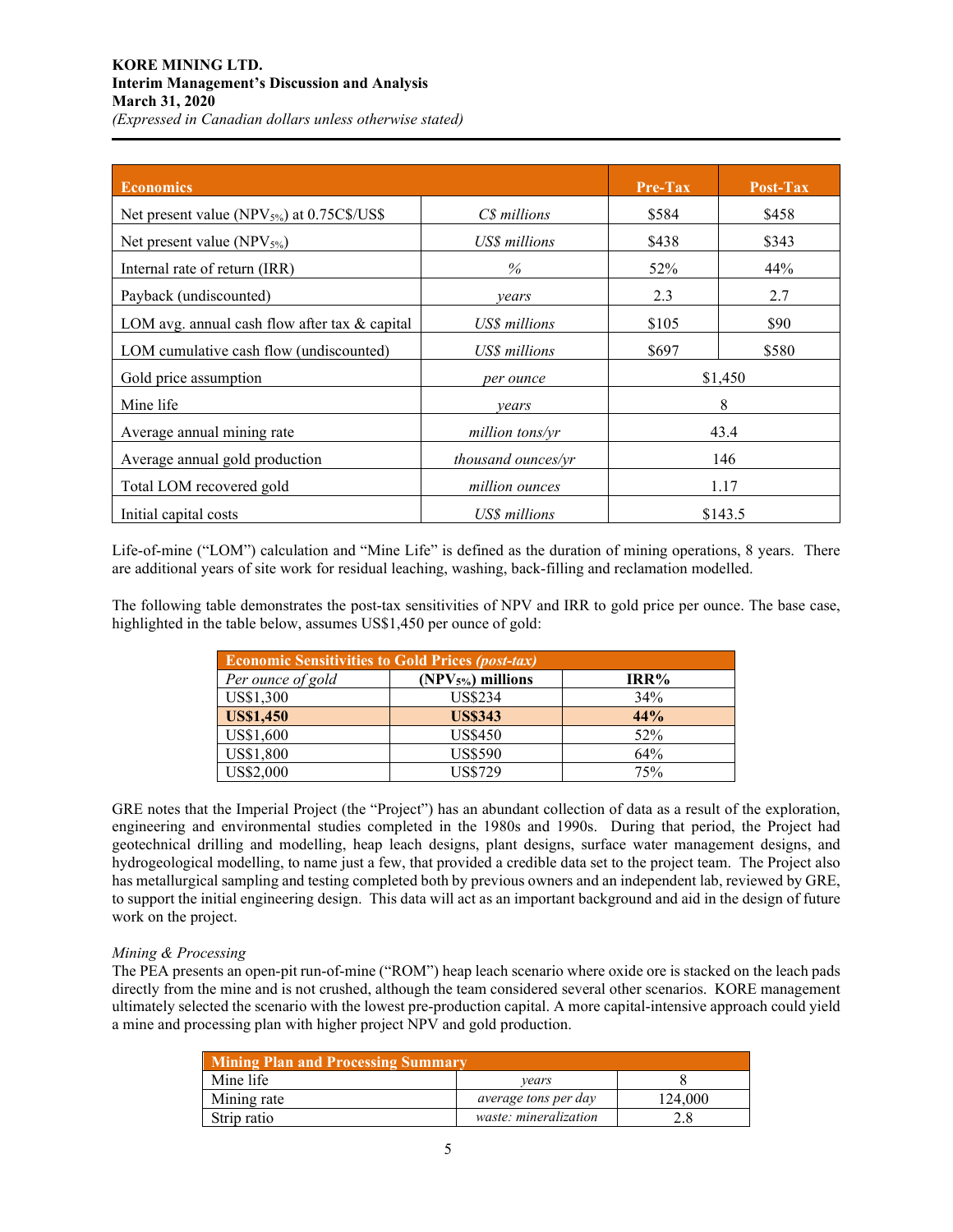| Total tonnage mined              | million tons          | 347.4  |
|----------------------------------|-----------------------|--------|
| Total mineralized material mined | million tons          | 91.5   |
| Heap leach stacking rate         | average tons per day  | 33,000 |
| Average LOM grade                | gram per metric tonne | 0.60   |
| Average LOM recovery             |                       | 73%    |

A detailed mine plan by year is included in the April 6, 2020 news release available on the Company's website.

# *Operating Costs*

Mining costs for owner operated mining, processing and other costs were developed from a mix of first-principle engineering and benchmarked to the many ROM heap leach operations in California and nearby Nevada. The Imperial Project is located near a large skilled labour pool and on the same road and power infrastructure as the operating Mesquite mine, located nine miles away providing further confidence in the cost estimates.

| <b>Operating Costs (LOM average) (1)</b> |                   |        |  |  |  |
|------------------------------------------|-------------------|--------|--|--|--|
| Mining costs (per ton mined)             | US\$/st mined     | \$1.45 |  |  |  |
| Mining costs                             | US\$/st processed | \$5.51 |  |  |  |
| Processing costs                         | US\$/st processed | \$1.85 |  |  |  |
| G&A costs                                | US\$/st processed | \$0.74 |  |  |  |
| Total site operating costs               | US\$/st processed | \$8.11 |  |  |  |
| <b>Cash Costs * (Non-IFRS Measure)</b>   |                   |        |  |  |  |
| Cash costs (LOM)*                        | USS/oz            | 8672   |  |  |  |

#### (1) Not including post-production reclamation and backfilling. See LOM description above

#### *Initial pre-production & sustaining capital costs*

Initial capital costs in the PEA are US\$143.5 million including a 25% contingency of US\$23.7 million. The initial mine fleet will be expanded in Year 1 of operations. Infrastructure costs are low due to the proximity of road, water and power infrastructure. Initial capital also assumes KORE is the owner-operator of all equipment. Further enhancements may be possible with contract mining or processing of the gold from the carbon columns at an off-site treatment plant. Sustaining capital is mainly for heap leach pad expansion and additional mining equipment.

| <b>Pre-Production and Sustaining Capital Costs (US\$ millions)</b> |         |  |  |
|--------------------------------------------------------------------|---------|--|--|
| Mining and mine infrastructure                                     | \$35.3  |  |  |
| Heap leach pads and plant                                          | \$47.0  |  |  |
| Infrastructure and G&A                                             | \$15.7  |  |  |
| Working capital                                                    | \$7.5   |  |  |
| Contingency (25%)                                                  | \$23.6  |  |  |
| Pre-production mining                                              | \$14.3  |  |  |
| <b>Total Pre-Production Cost</b>                                   | \$143.5 |  |  |
| LOM sustaining capital                                             | \$60.5  |  |  |
| Closure incl. backfill (1)                                         | \$147.7 |  |  |

(1) Closure cost includes final backfilling of the open pit and site reclamation to California's regulated standards. The cost includes US\$107 million in mining cost, US\$12 million in site operating G&A during back-filling of the final pit, in addition to US\$25 million in other site closure costs. Backfill will return the site to plus 25 feet of original topography while re-establishing natural desert washes (drainages). A 95-million-ton clean alluvial sand and gravel stockpile remain and serve as an aggregate source for local and regional infrastructure. The balance of the closure cost is for normal non-backfill site closure costs to remediate disturbances, remove structures, etc.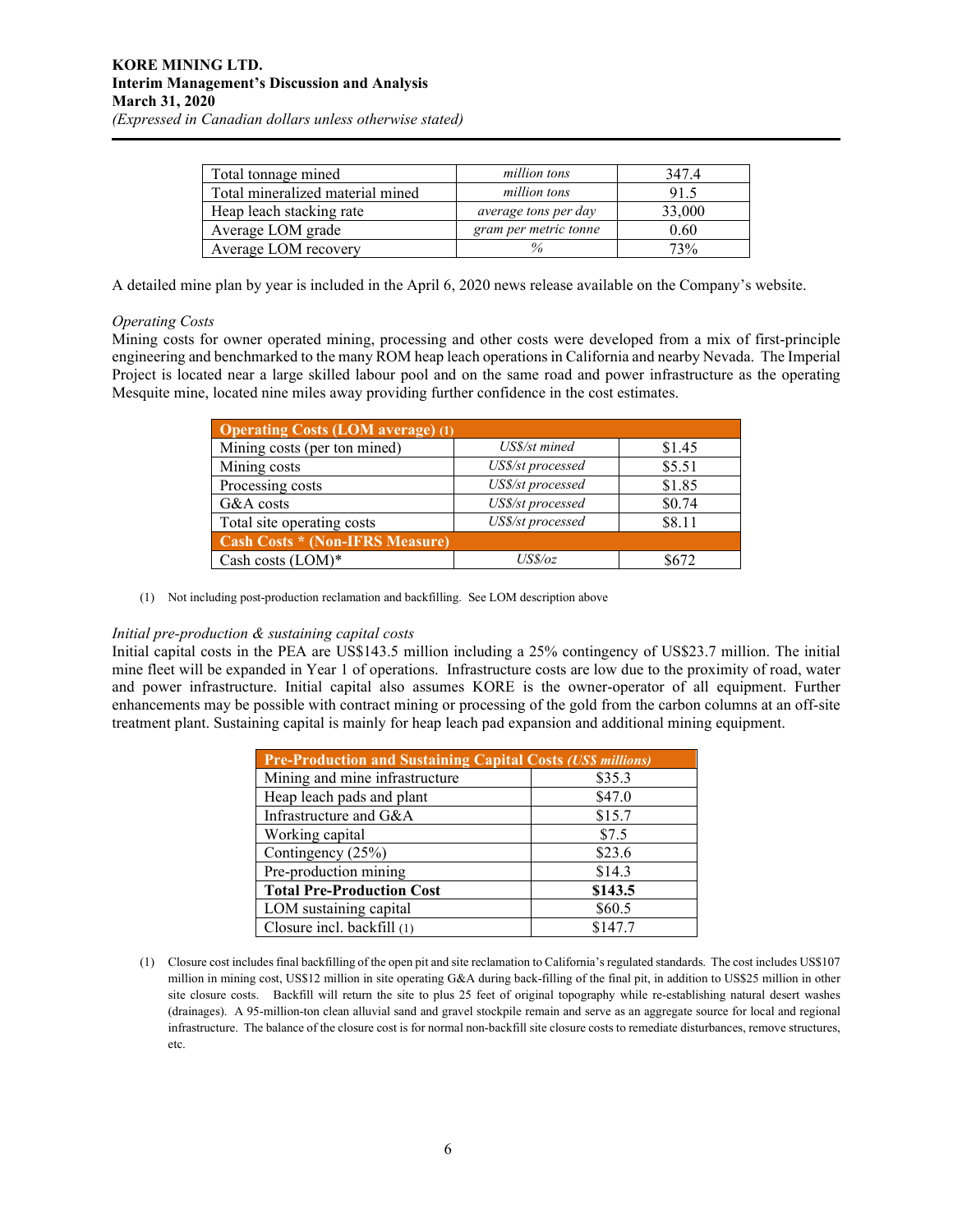# *All In Sustaining Cost (Non IFRS Measure)*

All-in-sustaining costs ("**AISC**")\* are competitive with peer projects and in the second quartile when compared to the World Gold Council AISC cost metric. Imperial's AISC<sup>\*</sup> is built up as follows:

| $AISC*$ per ounce  |                |
|--------------------|----------------|
| Operating cost (1) | US\$643        |
| Royalties (2)      | <b>US\$29</b>  |
| Sustaining capital | <b>US\$52</b>  |
| Closure            | US\$127        |
| Total AISC*        | <b>US\$851</b> |

- (1) Operating costs includes US\$5 per ounce offsite refining.
- (2) Royalties consist of: (a) 1% NSR royalty to Newmont-Goldcorp; and (b) 1% NSR royalty to Macquarie Bank that has a C\$6.75 million buyout before May 6, 2020.

# *Imperial Resource Estimate*

In December 2019, the Company completed a new National Instrument 43-101 Technical Report ("Imperial Technical Report") and mineral resource estimate ("Imperial Resource Estimate") for the Company's 100% owned Imperial oxide gold project. The Imperial Resource Estimate is similar to the previously disclosed historic 2012 resource estimate in category, tons and grade. The report, titled *"Technical Report for the Imperial Gold Project, California, USA"* was prepared by SRK Consulting (Canada) Inc. and authored by Glen Cole, PGeo, Anoush Ebrahimi, PEng., and Mark Willow, PEng., each of whom is independent of the Company. The effective date of the Imperial Resource Estimate is December 30, 2019. This mineral resource and the block model were used to develop the 2020 PEA.

| <b>Classification</b>              | Quantity<br>$(900 \text{ tons})$ | <b>Grade Gold</b><br>(oz/t) | Contained<br>Gold ('000 oz) |
|------------------------------------|----------------------------------|-----------------------------|-----------------------------|
| Indicated                          |                                  |                             |                             |
| Grade Zone (Domains 100, 120)      | 50,379                           | 0.0174                      | 877                         |
| <b>Total Indicated</b>             | 50,379                           | 0.0174                      | 877                         |
| Inferred                           |                                  |                             |                             |
| Grade Zone (Domains 100, 110, 120) | 79,869                           | 0.0156                      | 1,245                       |
| Gravel with grade (Domain 200)     | 10,557                           | 0.0041                      | 43                          |
| Bedrock with grade (Domain 300)    | 9,748                            | 0.0050                      | 48                          |
| <b>Total Inferred</b>              | 100,174                          | 0.0133                      | 1.336                       |

The Imperial Resource Estimate expressed in imperial units is as follows:

Reported at a cut-off grade of 0.003 oz/ton Au using a price of US\$1,500 /oz Au inside a conceptual pit shell optimized using mining operating costs of US\$1.40 per ton, metallurgical and process recovery of 80%, combined processing and G&A costs of US\$2.30 per ton, US\$0.50 per ton of sustaining capital and overall pit slope of 45 degrees. All figures rounded to reflect the relative accuracy of the estimates.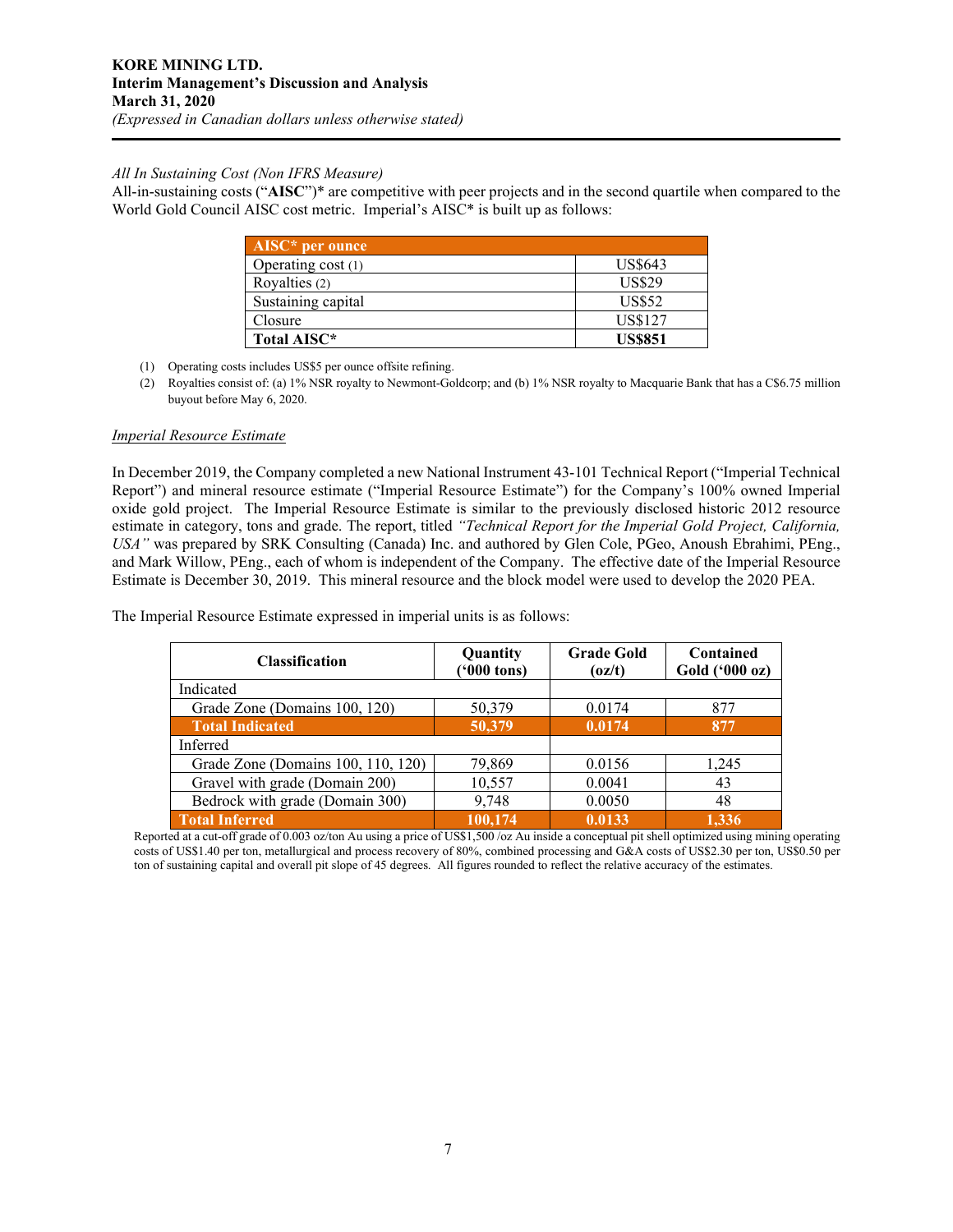| <b>Classification</b>              | Quantity<br>$(900 \text{ tonnes})$ | <b>Grade Gold</b><br>(g/t) | Contained<br>Gold ('000 oz) |
|------------------------------------|------------------------------------|----------------------------|-----------------------------|
| Indicated                          |                                    |                            |                             |
| Grade Zone (Domains 100, 120)      | 45,703                             | 0.59                       | 877                         |
| <b>Total Indicated</b>             | 45,703                             | 0.59                       | 877                         |
| Inferred                           |                                    |                            |                             |
| Grade Zone (Domains 100, 110, 120) | 72,456                             | 0.54                       | 1,245                       |
| Gravel with grade (Domain 200)     | 9,577                              | 0.14                       | 43                          |
| Bedrock with grade (Domain 300)    | 8,843                              | 0.17                       | 48                          |
| <b>Total Inferred</b>              | 90,876                             | 0.46                       | 1.336                       |

The Imperial Resource Estimate expressed in metric units is as follows:

Reported at a cut-off grade of 0.1g/ton Au using a price of US\$1,500 /oz Au inside a conceptual pit shell optimized using mining operating costs of US\$1.54 per tonne, metallurgical and process recovery of 80%, combined processing and G&A of US\$2.53 per tonne, US\$0.55 per tonne of sustaining capital and overall pit slope of 45 degrees. All figures rounded to reflect the relative accuracy of the estimates.

The Imperial Resource Estimate considers 349 boreholes drilled by various operators during the period of 1987-1996. Gold grades were estimated by ordinary kriging constrained within modeled grade zone domain solids. Gold grades were estimated within each domain separately using capped composites from within that domain and applying appropriate search parameters. The authors of the Imperial Resource Estimate considered that the blocks located within the conceptual pit envelope show "reasonable prospects for economic extraction" and can be reported as a mineral resource.

#### *Imperial History*

In March 2017, the Company purchased Imperial USA Corp. which owns the Imperial project ("Imperial") located in California. In settlement of the purchase price, the Company paid US\$50,000 which had been deposited previously with the Newmont Goldcorp (formerly Goldcorp) (the "Vendor") in November 2016 related to a Letter Agreement, and US\$100,000 on the date of closing the purchase. The agreement has provisions for two further payments to the Vendor, with US\$1,000,000 payable upon the announcement of a revised Preliminary Economic Assessment (PEA) or similar report and US\$1,000,000 payable 30 days after the date that gold is poured from ore the is mined from the related properties.

The Vendor retains a 1% net smelter return royalty on the property. The Vendor has the option to receive shares in the Company in settlement of the remaining payments up to achieving a maximum 4.9% ownership interest in the Company, above which level further share consideration is at the option of the Company.

In November 2019, the Company entered into an amendment to the Imperial project purchase agreement where Newmont Goldcorp has agreed to accept common shares of the Company in settlement of a future US\$1,000,000 payment due on announcement of a PEA or similar report. This election by Newmont Goldcorp will expire in November 2020 and all other provisions of the agreement remain in full force. As a result of the Company's release of its Imperial PEA in April 2020, this obligation to issue shares to Newmont has been triggered and will be settled in the future.

In addition, the Company has committed to incur US\$5 million on the Imperial Project on or before March 2022, the fifth anniversary of the date of the Imperial Purchase Agreement of which US\$1,796,863 (\$2,344,580) has been incurred as of December 31, 2019. If the Company does not incur these expenditures in this time, the Company must then pay US\$1,000,000 to the Vendor to retain ownership.

In May 2019, the Company received an investment by Macquarie Bank Ltd and its affiliates (collectively, "Macquarie") of \$4,000,000. As part of the investment by Macquarie, Macquarie subscribed for 6,000,000 common shares and acquired a 1% NSR royalty (the "Macquarie Royalty") on the Imperial Project for a total cost of \$4,000,000. The agreement provides for certain rights for Macquarie to provide project development financing, rights of refusal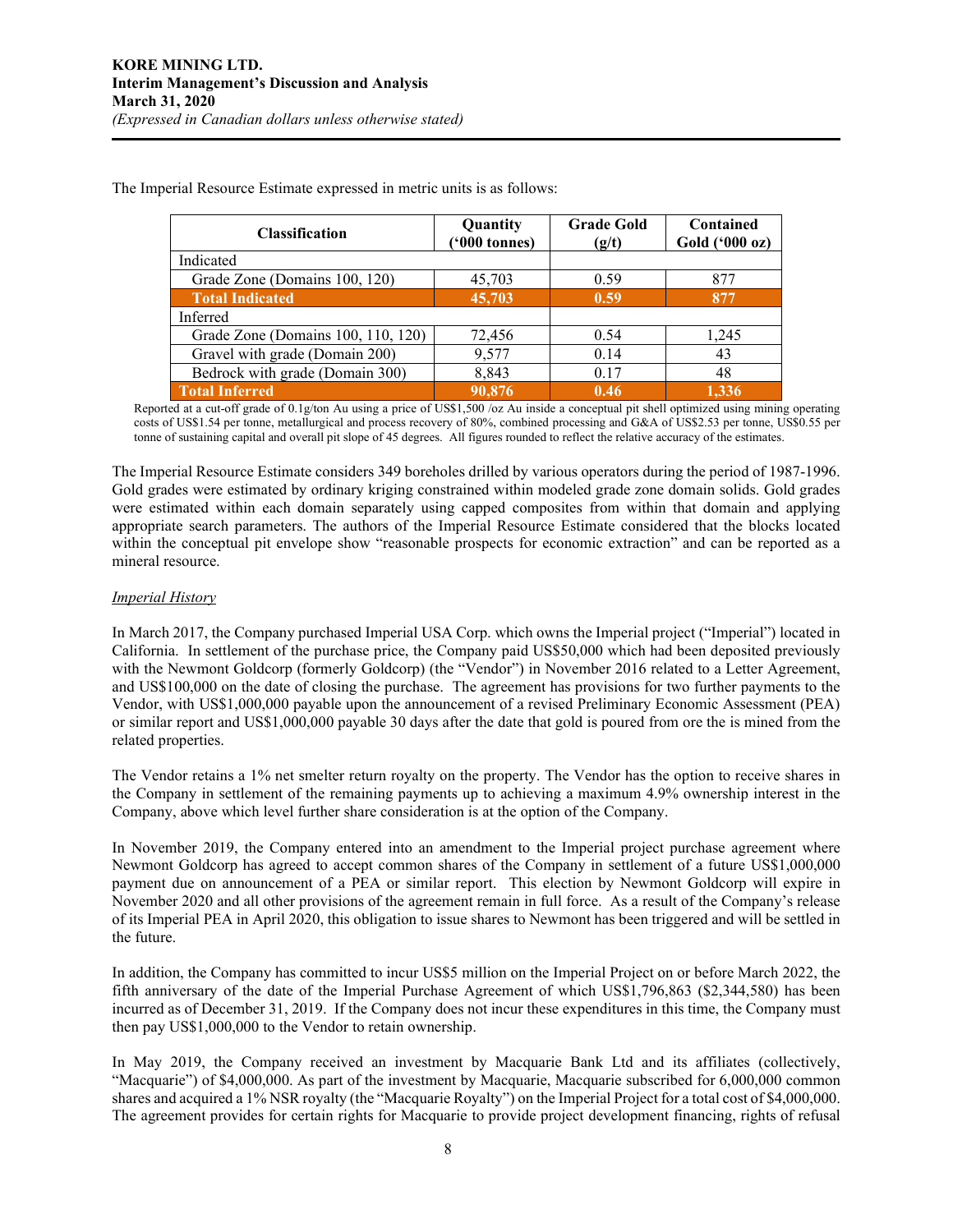and offer on additional royalty issuances and sales, and prescribes the proceeds to be used primarily to advance permitting of the Imperial Project. The Company maintains a right to buy back the Macquarie Royalty on the following terms: i) within 6 months of the closing date for the Macquarie Royalty, if the Company is acquired at a price of no less than \$0.75 per share, the Company may buy back the Macquarie Royalty for \$4,750,000; or ii) within greater than 6 months but less than 12 months of the closing date for the Macquarie Royalty, if the Company is acquired at a price of no less than \$1.00 per share, the Company may buy back the Macquarie Royalty for \$6,750,000.

# *Long Valley, California, USA*

The Long Valley Property is located in Mono County, east-central California, approximately 57 miles to the south of the town of Bridgeport and about 45 miles north of the town of Bishop, California. Both towns are connected by U.S. Highway 395, which passes a few miles west of the property. Access to the property from the highway is via a series of graded gravel roads. The claims are administered by the BLM on federally owned lands administered by the Inyo National Forest, U.S. Department of Agriculture. The surface rights in the area of the claims are owned by the U.S. government, with the area being subject to a surface grazing lease issued by the U.S. Forest Service.

In January and March 2020, KORE announced results from exploration programs at the Long Valley that defined a new exploration strategy for both oxides and sulphides. The drill chip re-logging, geophysics, mapping and field sampling generated data-driven, high priority oxide gold drill targets and defined clear targets for drilling sulphide "feeder" structures. KORE plans to drill the highest priority targets in 2020 subject to financing and permitting from the US Forest Service.

During the three months ended March 31, 2020, the Company recorded \$7,978 (December 31, 2019 - \$197,926) as a recovery of exploration costs on the Long Valley project pursuant to certain due diligence activities, which was received in full during the quarter ended March 31, 2020.

# *Long Valley Resource Estimate*

In 2019, KORE updated, pit-optimized resource estimate by Mine Development Associates ("MDA), titled "*Amended Technical Report & Resource Estimate for the Long Valley Project, Mono County, California, USA"* was prepared by Mine Development Associates and authored by Neil Prenn, PE., and Steven I Weiss, C.P.G., each of whom is independent of the Company. The effective date of the Technical Report is November 15, 2019.

The Long Valley Resource Estimate presented herein amends and replaces the April 25, 2018 estimate by Mine Development Associates.

| <b>Classification</b>  | Cut-Off<br>(oz / ton) | Quantity<br>$(900 \text{ tons})$ | <b>Grade Gold</b><br>(oz / ton) | Contained<br>Gold ('000 oz) |
|------------------------|-----------------------|----------------------------------|---------------------------------|-----------------------------|
| Indicated              |                       |                                  |                                 |                             |
| Oxide                  | 0.005                 | 35,945                           | 0.018                           | 636                         |
| Transition             | 0.006                 | 4,263                            | 0.014                           | 59                          |
| Sulphide               | 0.006                 | 33,428                           | 0.017                           | 552                         |
| <b>Total Indicated</b> |                       | 73,635                           | 0.017                           | 1,247                       |
| Inferred               |                       |                                  |                                 |                             |
| Oxide                  | 0.005                 | 9,192                            | 0.020                           | 185                         |
| Transition             | 0.006                 | 1,314                            | 0.016                           | 21                          |
| Sulphide               | 0.006                 | 15,464                           | 0.018                           | 280                         |
| <b>Total Inferred</b>  |                       | 25,970                           | 0.019                           | 486                         |

Long Valley Mineral Resource Estimate – Imperial Units

Gold resources that are contained in a US\$1,500 per ounce optimized pit. Other pit optimization parameters summarised below in Note 1.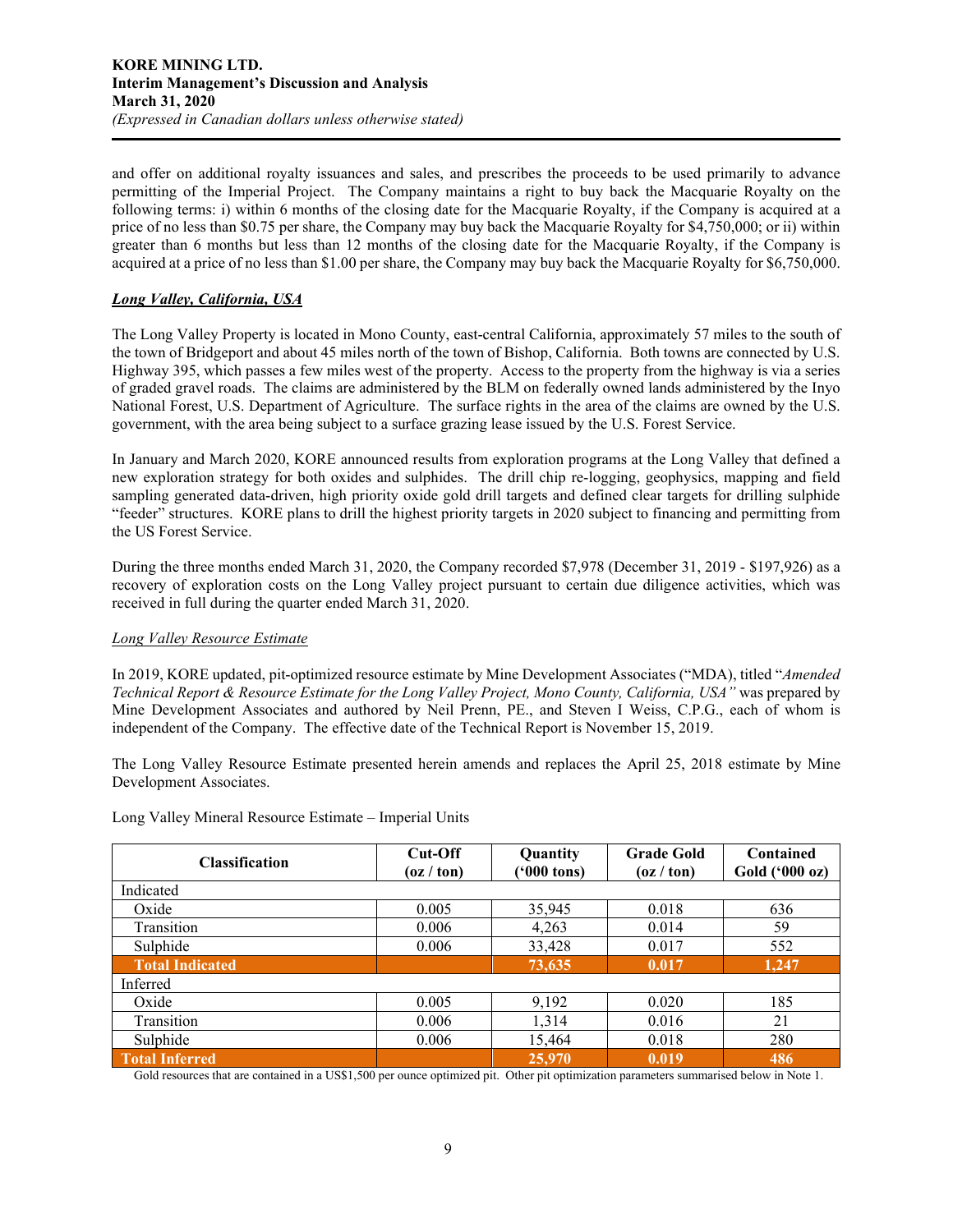| <b>Classification</b>  | $Cut$ -Off<br>$(g / \text{tonne})$ | Quantity<br>$(900 \text{ tonnes})$ | <b>Grade Gold</b><br>$(g / \text{tonne})$ | Contained<br>Gold ('000 oz) |
|------------------------|------------------------------------|------------------------------------|-------------------------------------------|-----------------------------|
| Indicated              |                                    |                                    |                                           |                             |
| Oxide                  | 0.17                               | 32,609                             | 0.61                                      | 636                         |
| Transition             | 0.21                               | 3,867                              | 0.47                                      | 59                          |
| Sulphide               | 0.21                               | 30,325                             | 0.57                                      | 552                         |
| <b>Total Indicated</b> |                                    | 66,801                             | 0.58                                      | 1,247                       |
| Inferred               |                                    |                                    |                                           |                             |
| Oxide                  | 0.17                               | 8,339                              | 0.69                                      | 185                         |
| Transition             | 0.21                               | 1,192                              | 0.55                                      | 21                          |
| Sulphide               | 0.21                               | 14,029                             | 0.62                                      | 280                         |
| <b>Total Inferred</b>  |                                    | 23,560                             | 0.65                                      | 486                         |

Long Valley Mineral Resource Estimate – Metric Units

Gold resources that are contained in a US\$1,500 per ounce optimized pit. Other pit optimization parameters below in Note 1:

Note 1: Pit optimization parameters include:

- Pit Slope degrees 45 degrees
- Mining US\$1.70 / ton mined
- Crushing US\$1.40 / ton processed
- Heap Leach US\$1.80 / ton processed
- Sulfide Mill US\$8.60 / ton processed
- G&A US\$0.63 / ton processed
- Refining Cost US\$5 / oz Au produced
- Recovery (Oxide Less than 150' below surface) 80% heap recovery
- Recovery (Transition 150-200' below surface) 90% mill recovery
- Recovery (Sulfide Below sulfide surface) 90% mill recovery

Resources reported as oxide are the material situated above an oxide-sulfide boundary that was generally determined by recording the last occurrence of oxide minerals observed in the drill cuttings or core, and above a transition zone that occurs approximately between 150 and 200 feet (50 and 60 metres) below the surface. As such, not all material situated above this boundary can be considered as oxide in the context of metallurgical recovery, as it undoubtedly includes materials that will react differently metallurgically. The Company aims to develop a model that better defines the metallurgical characteristics of the deposit.

#### *Long Valley History*

On March 31, 2017 the Company purchased 95 mining claims in the Long Valley area of California from Vista Gold (the "Vendor"). Upon closing, the Company paid US\$350,000 with provisions in the agreement for further payments of US\$500,000 due 30 days after commencement of commercial production and US\$500,000 payable on the 12-month anniversary of the commencement of commercial production. The Vendor has the option to receive shares in the Company in settlement of the outstanding payments. The mining claims were subsequently transferred to the Company's subsidiary, Kore USA Ltd.

The Vendor retained a net smelter return royalty on the claims ("the Seller NSR"). The Seller NSR provides for a royalty of 0.5% on sale of production when the price of gold is under US\$1,400/oz, 1.0% when the price of gold is between US\$1,401 to US\$1,600/oz and 2.0% when the price of gold is above US\$1,600/oz. The Company has the option to purchase 1% of the royalty when the price of gold is above US\$1,600/oz for US\$2 million if purchased prior to the announcement of a feasibility study or US\$4 million if repurchased prior to commencement of commercial production. There is also a further 1% net smelter return royalty to Royal Gold on any gold production from the property. The property is not subject to any other production royalties or encumbrances.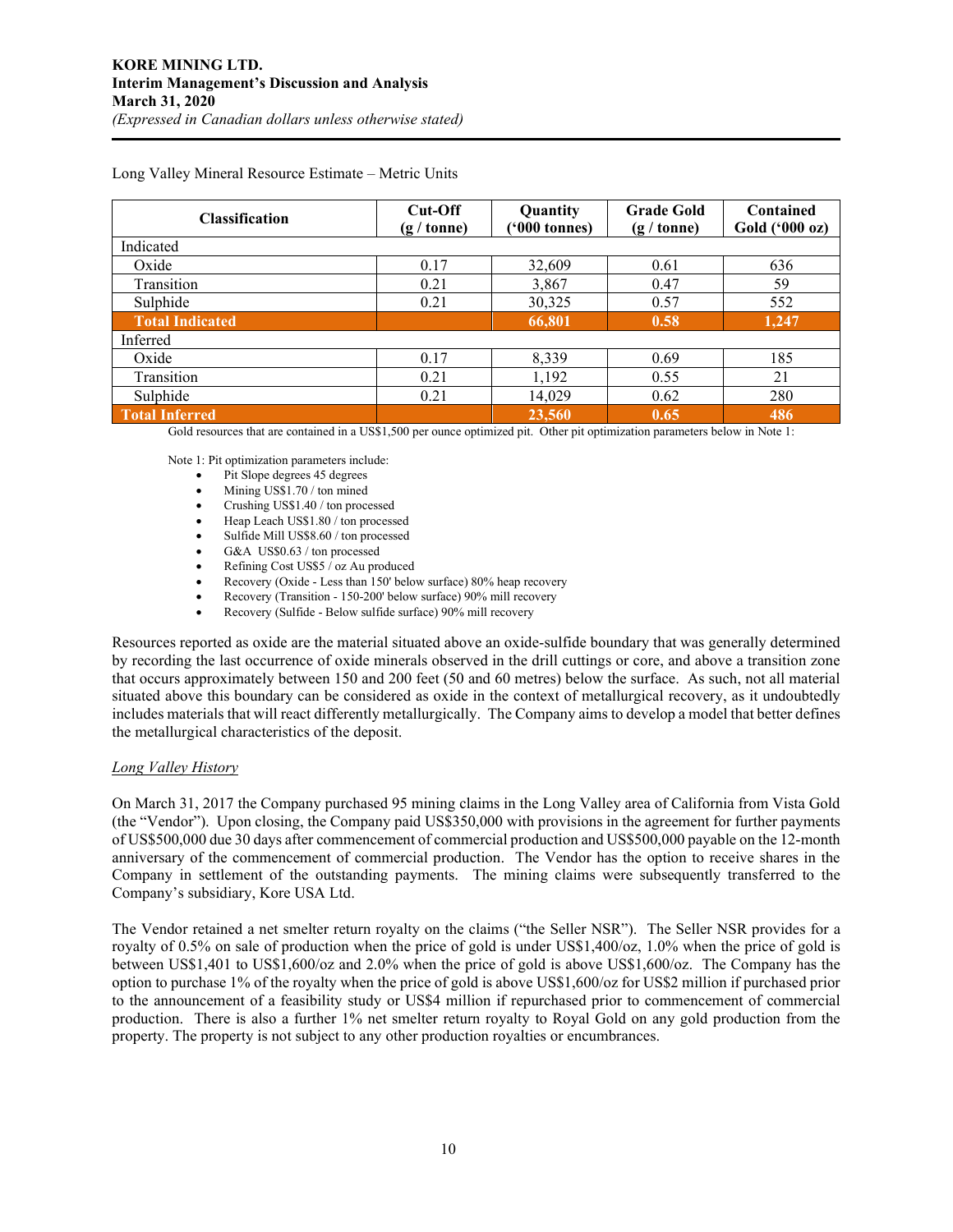# *FG Project, British Columbia, Canada*

The 100% owned FG property ("FG Project") is an orogenic gold and early stage gold-copper porphyry project located in the Cariboo region of British Columbia, Canada. FG Project is located at the headwaters of the Horsefly River, 50 kms east of Horsefly, B.C. and consists of 35 contiguous claims (13,008 ha).

In the three months ended March 31, 2020, KORE commenced a diamond drilling program at FG Gold. The drill program was designed to define and delineate structural controls on existing higher-grade gold mineralization and target new higher-grade zones at depth. Shallow previous drilling leaves the host rock un-tested at depth and on the remainder of the 20-kilometer gold trend which is only partially explored.

As of the date of the MD&A, 8 core drill holes for a total of 1,577 meters have been completed and assays from the top of the first hole (being FG-20-368) show intercepts of 76.5 meters of 1.1 g/t gold starting at 5.5 meters including the following highlights:

- 12.5 meters of 1.2 g/t gold at 5.5 meters down hole;
- 8.0 meters of 1.6 g/t gold at 27 meters down hole;
- 26.0 meters 2.0 g/t gold at 56 meters down hole (including 1.0 meter of 28.4 g/t); and
- Assays pending from bottom 40 meters which intercepted 3 additional zones of quartz veining below existing resource
- FG-20-369 intercepted 13 quartz veins between 5.5 and 250 meters down-hole which tested an additional 100 meters below the previous resource

The remaining holes FG-20-370 to FG-20-375 (assays pending) all intercepted zones of quartz veining, within the existing resource and newly identified quartz veins below the existing resource, which included eight total incidences of visible gold being identified in core logging. See the Company's news release dated May 19, 2020 available on the Company's website for further details and figures. The Company will release assays from the lower section of FG-20-368 and the remaining holes as they become available. Drilling is current halted for winter break-up and is planned to re-start June 15, 2020.

#### *FG Gold Resource Estimate*

The FG Gold Project property has a resource estimate completed by K.V.Campbell of ERSi Earth Resource Surveys Inc. and G.H. Giroux of Giroux Consultants Ltd. in July 2015.

| FG G010 Froject Resource Estimate, July 2015 |                      |               |         |                   |  |  |
|----------------------------------------------|----------------------|---------------|---------|-------------------|--|--|
|                                              | <b>Size (tonnes)</b> | Grade $(g/t)$ | Au (oz) | Au Cutoff $(g/t)$ |  |  |
| Measured                                     | 5,600,000            | 0.81          | 145,000 | 0.50              |  |  |
| Indicated                                    | 9,570,000            | 0.76          | 231,000 | 0.50              |  |  |
| Total M&I                                    | 15,170,000           | 0.78          | 376,000 |                   |  |  |
| Inferred                                     | 27,493,000           | 0.72          | 634,900 | 0.50              |  |  |

# **FG Gold Project Resource Estimate, July 2015**

Additional mineralization has been outlined over a 3 km strike length with five key zones of mineralization (NE Zone, Main Zone, SW Limb, Grouse Creek, Frasergold Creek) identified along a 10 km strike length of the sedimentary horizon. Further details on the gold resource can be found in the "NI 43-101 Technical Report, Frasergold Exploration Project, Cariboo Mining Division, dated July 27, 2015" available on SEDAR or on the Company's website.

The Project has also yielded highly prospective gold-copper porphyry targets within an intrusion called the Nova Zone. The Nova Zone, potentially 3.5 km by 1 km, was discovered in 2018 through compilation of historic soil geochemistry, and airborne geophysical studies. 2018 drilling demonstrated semi-massive and massive copper and iron sulphides and intersected (hole DDH-18-002) over 32 metres of 0.52% copper equivalent, including 8.65 metres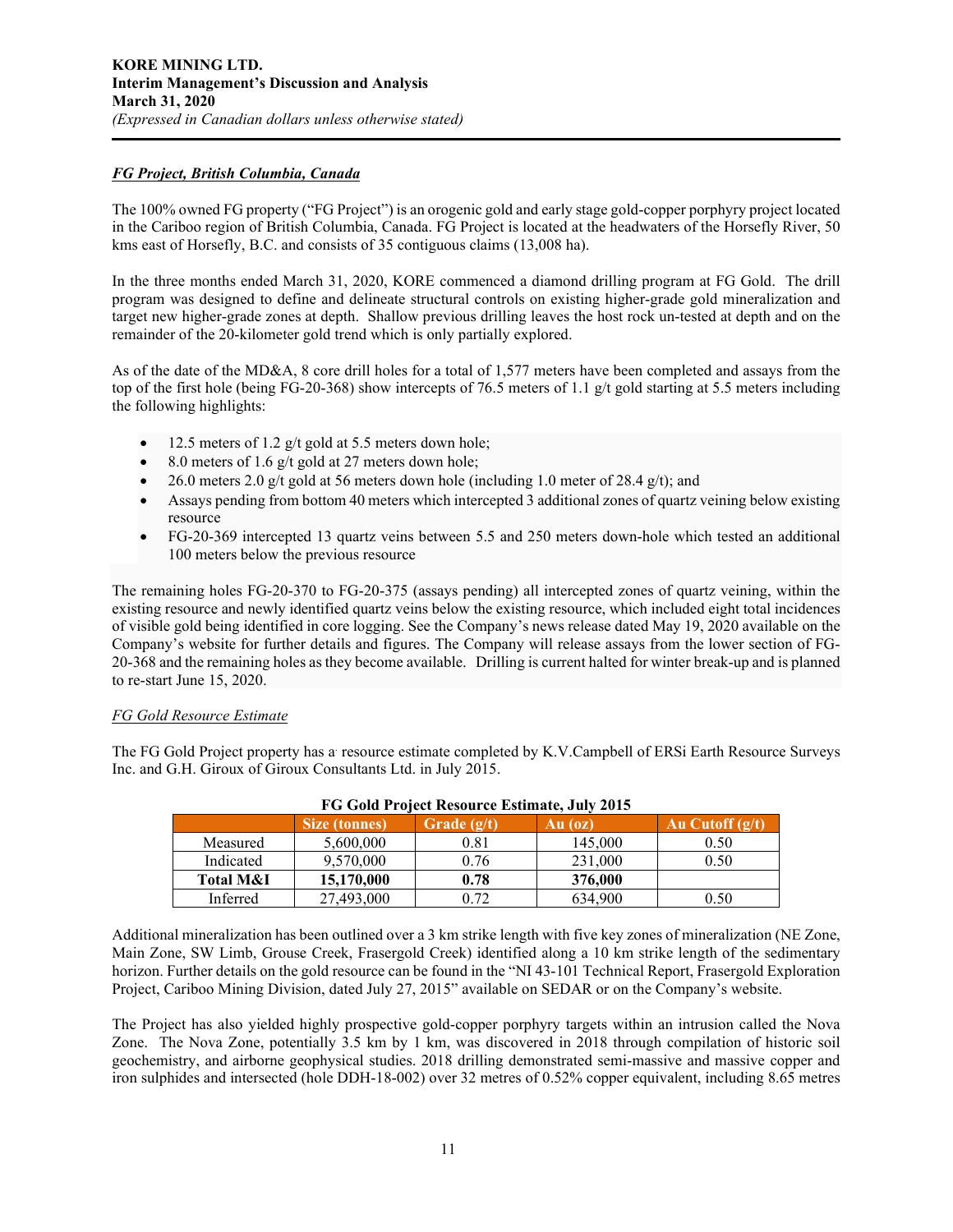of [1](#page-11-0).1% copper equivalent.<sup>1</sup> Gold grades as high as 5.70 g/t, copper grades as high as 1.01%, and silver grades as high as 4.98 g/t were encountered in drill core.

# *Gold Creek Project, British Columbia, Canada*

The 100% owned Gold Creek project ("Gold Creek") is located 2 km NE of the town of Likely in the Cariboo - the heart of British Columbia's historic "Gold Rush" district. Gold Creek consists of 34 claims totalling 9,673 ha and approximately 8 km to the NW of the Spanish Mountain deposit. Access is from Likely by an all-weather gravel road. The site has well developed infrastructure and is just 70km NE of Williams Lake, a major regional centre serviced by an airport and railway.

There is a 1% net smelter royalty on the property to a prior owner. The Company may purchase one-half of the royalty for \$1,000,000.

Compilation of historical drilling, soil sampling, and geophysics were completed by KORE in 2018. The Company determined that gold mineralization is closely correlated with elevated arsenic and contained within a greywacke rock unit. The higher-grade gold intercepts in drill holes within the projects "Camp Zone" show similarities to the highgrade zone of the nearby Spanish Mountain Gold Deposit (TSX Venture: SPA). A large portion of the resource and the highest grades at Spanish Mountain occur at the contact between the greywacke and argillites, similar to mineralization at Gold Creek.

Historic drilling at the Camp Zone, based on gold in soils anomalies, from 2011 and 2017 confirmed large widths of mineralization in the silicified greywacke from surface with multiple higher-grade vein intercepts within a lowergrade halo. Intercepts included 1.5m of 13.4 g/t (GC11-27 10.7m to 12.2m), 9m of 5.5g/t (GC17-34 16.0m to 25.0m), including 1.5m of 18.0g/t, and 84.65m of 1.0g/t (GC17-35 85.85m to 170.50m).

Arsenic in soils indicates an 8.5km long NW-SE trend that is coincident with the NW-SE trending Camp Zone. KORE tested several arsenic anomaly targets in 2018 with four drill holes for 940 meters. All four of the holes encountered broad zones of alteration and mineralization within the greywacke, interbedded with argillites, mudstones, and conglomerates. Hole GC18-36 intercepted 25.7m of 1.3g/t, including 3 metres of 8.6g/t gold near surface and Hole GC18-39 intercepted 1.5m of 32.2 g/t gold, within an overall intercept of 9.0m of 5.8 g/t gold. Visible gold was observed in the 3rd (GC18-038) and 4th (GC18-039) hole. Maps, sections and a table of drill holes completed are available in KORE news releases dated November 13 and December 4, 2018.

The 2018 KORE drilling combined with historical trenching extends the Camp Zone to over 400 metres along strike and is open along both strike and at depth.

<span id="page-11-0"></span><sup>1</sup> Cu equivalent calculated using metals prices at April 29, 2019: USD\$1,278/oz Au, \$14.77/oz Ag, \$2.90/lb Cu.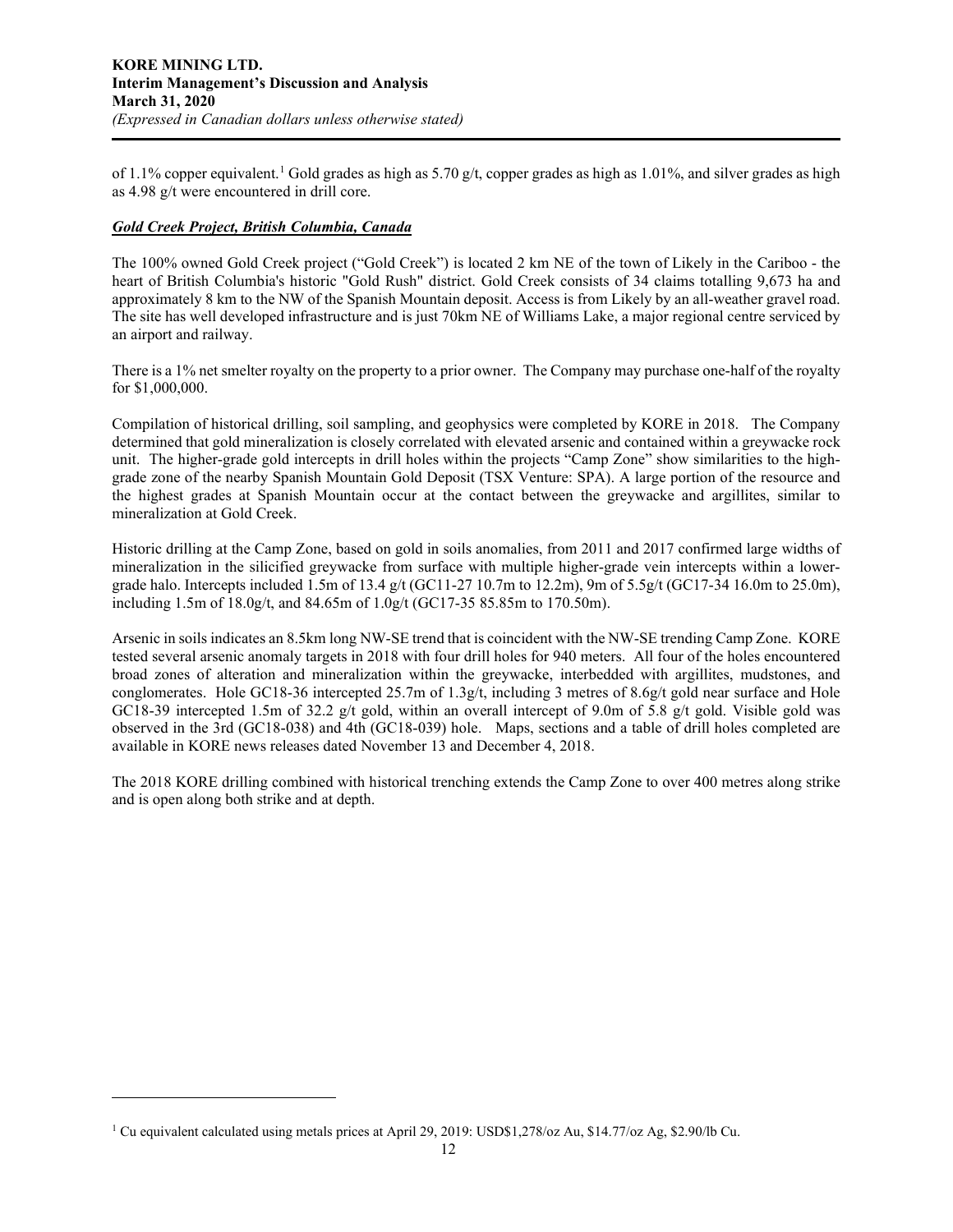# *NI 43-101 Resource Estimate Summary*

|                          | <b>Size</b><br>(tonnes) | Grade<br>(g/t) | Au<br>(oz) | Au Cut-off<br>(g/t) |
|--------------------------|-------------------------|----------------|------------|---------------------|
| Measured                 |                         |                |            |                     |
| FG Gold <sup>2</sup>     | 5,600,000               | 0.81           | 145,000    | 0.50                |
| <b>Total Measured</b>    | 5,600,000               | 0.81           | 145,000    |                     |
| Indicated                |                         |                |            |                     |
| Long Valley <sup>3</sup> | 66,801,000              | 0.58           | 1,247,000  | $0.17 \& 0.21$      |
| FG Gold <sup>2</sup>     | 9,570,000               | 0.76           | 231,000    | 0.50                |
| Imperial <sup>4</sup>    | 45,703,000              | 0.59           | 877,000    | 0.1                 |
| <b>Total Indicated</b>   | 122,074,000             | 0.60           | 2,355,000  |                     |
| <b>TOTAL M&amp;I</b>     | 127,674,000             | 0.61           | 2,500,000  |                     |
| Inferred                 |                         |                |            |                     |
| Long Valley <sup>3</sup> | 23,560,000              | 0.65           | 486,000    | $0.17 \& 0.21$      |
| <b>FG Gold</b>           | 27,493,000              | 0.72           | 634,900    | 0.50                |
| Imperial <sup>4</sup>    | 90,876,000              | 0.46           | 1,336,000  | 0.1                 |
| <b>TOTAL INFERRED</b>    | 141,929,000             | 0.54           | 2,457,000  |                     |

<span id="page-12-0"></span><sup>&</sup>lt;sup>2</sup> . "NI43-101 Technical Report, Frasergold Exploration Project, Cariboo Mining Division, BC" for Eureka Resources Inc. dated July 20, 2015 by K.V. Campbell of ERSi Earth Resource Surveys Inc. and G.H. Giroux of Giroux Consultants Ltd. See technical report for more details – available at www.koremining.com or www.sedar.com.

<span id="page-12-1"></span><sup>&</sup>lt;sup>3</sup> "Amended Technical Rep[o](http://www.koremining.com/)rt and Resource Estimate for the Long Valley Project, Mono County, California, USA" effective date Dec 18, 2019. Neil Prenn, P.E. and Steven I. Weiss, C.P.G. of Mine Development Associates. Oxide cut-off 0.17 g/t. Transition and sulphide cut-off 0.21 g/t. See technical report for more details – available at [www.koremining.com](http://www.koremining.com/) o[r www.sedar.com.](http://www.sedar.com/)

<span id="page-12-2"></span><sup>4</sup> "Preliminary Economic Assessment – Technical Report Imperial Gold Project, California, USA" dated May 19, 2020 by Terre Lane, RMSME and Dr. Todd Harvey, RMSME of GRE and, Glen Cole - P.Geo. of SRK Consulting (Canada) Inc. See the technical report for more details – available a[t www.koremining.com](http://www.koremining.com/) o[r www.sedar.com.](http://www.sedar.com/)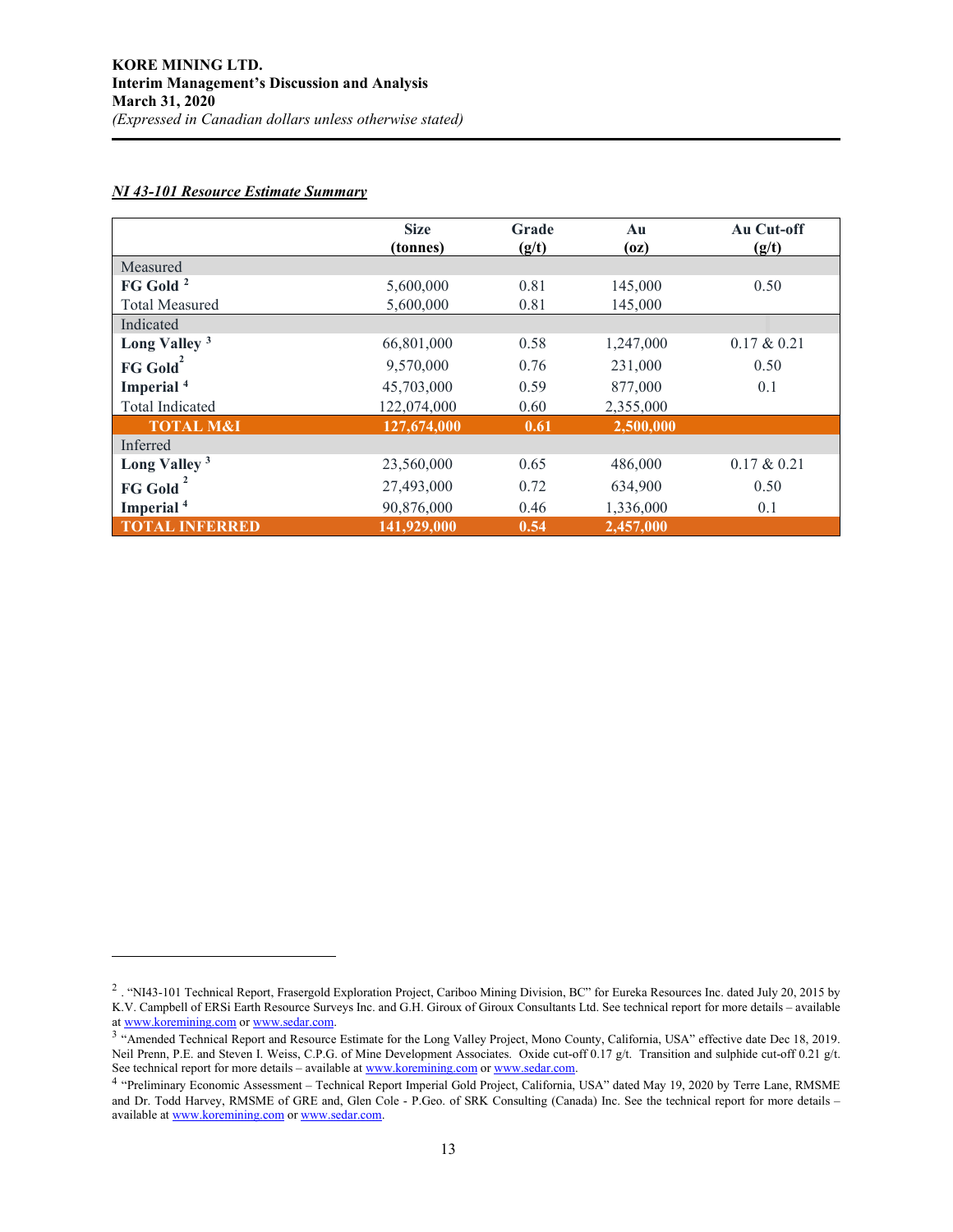# **Exploration & Evaluation Expenses**

Following is a summary of accumulated acquisition costs and exploration and evaluation expenses by project for the three months ended March 31, 2020:

| As at March 31, 2020                         | <b>Long Valley</b> | <b>Imperial</b> | <b>FG Gold-</b> | <b>Gold Creek</b> |  |
|----------------------------------------------|--------------------|-----------------|-----------------|-------------------|--|
| <b>Acquisition Costs</b>                     | 543,316<br>S       | S               | 370,607<br>\$   | 498,136<br>S.     |  |
|                                              |                    |                 |                 |                   |  |
| For the three months ended March 31,<br>2020 | <b>Long Valley</b> | <b>Imperial</b> | <b>FG Gold</b>  | <b>Gold Creek</b> |  |
| Exploration and evaluation expenses          |                    |                 |                 |                   |  |
| Assay and sampling                           | \$                 | \$<br>4,890     | \$<br>11,672    | S                 |  |
| Claim maintenance and staking                |                    | 4,203           |                 |                   |  |
| Community consultation                       |                    | 16,008          |                 |                   |  |
| Drilling                                     |                    |                 | 307,867         |                   |  |
| Engineering, metallurgy and                  | 21,448             | 83,836          | 3,784           |                   |  |
| geotechnical                                 |                    |                 |                 |                   |  |
| Environmental                                | 8,177              | 53,125          |                 |                   |  |
| Geological and project evaluation            | 8,540              | 839             | 74,265          |                   |  |
| Geographic information system                |                    | 76,700          |                 |                   |  |
| Geophysics                                   | 103,464            |                 |                 |                   |  |
| Permitting                                   | 1,723              | 5,432           |                 |                   |  |
| Travel                                       | 458                | 8,399           | 33,216          |                   |  |
| Cost recovery                                | (7, 978)           |                 |                 |                   |  |
|                                              | \$<br>135,832      | \$<br>253,342   | \$<br>430,804   | \$                |  |

# **Results of Operations**

#### For the three months ended March 31, 2020

During the three months ended March 31, 2020, the Company's net loss was \$1,410,220 (2019 - \$512,239), which is an increase of \$897,981. The main contributor for the increase is the increase of \$796,994 of exploration and evaluation expenses for the three months ended March 31, 2020 to \$819,978 (2019 - \$22,984) as a result of increased funding available in 2020.

# **Summary of Quarterly Results**

The following table shows selected quarterly financial information for each of the last eight quarters:

|                        |                                             | <b>Mar 31,</b><br><b>2020</b> | Dec 31.<br><b>2019</b> | <b>Sep 30,</b><br><b>2019</b> | <b>Jun 30,</b><br>2019 | <b>Mar 31,</b><br>2019 | Dec 31,<br>2018 | <b>Sept 30,</b><br>2018 | <b>Jun 30,</b><br>2018 |
|------------------------|---------------------------------------------|-------------------------------|------------------------|-------------------------------|------------------------|------------------------|-----------------|-------------------------|------------------------|
| Net<br>$(\text{loss})$ | <i>n</i> come                               | (\$1,410,220)                 | (S1, 105, 631)         | (\$1,728,325)                 | \$1,555,871            | $(\$512,239)$          | $(\$3,077,613)$ | (\$514,213)             | (S477, 407)            |
| <b>Basic</b>           | and<br>diluted earnings<br>(loss) per share | $(\$0.02)$                    | (S0.01)                | (S0.02)                       | \$0.02                 | (S0.01)                | (S0.04)         | (S0.03)                 | $(\$0.03)$             |

# **Liquidity, Capital Resources and Going Concern**

The consolidated financial statements have been prepared on a going concern basis which assumes that the Company will be able to realize its assets and discharge its liabilities in the normal course of business for the foreseeable future. The continuing operations of the Company are dependent upon the Company's ability to arrange adequate financing in the near term. However, there can be no assurance that the Company will be able to obtain adequate financing in the future or that the terms of such financing will be favourable. If adequate financing is not available when required, the Company may be required to delay, scale back or eliminate various programs and may be unable to continue operations. The Company will seek such additional financing through debt or equity offerings, but there can be no assurance that such financing will be available on terms acceptable to the Company or at all.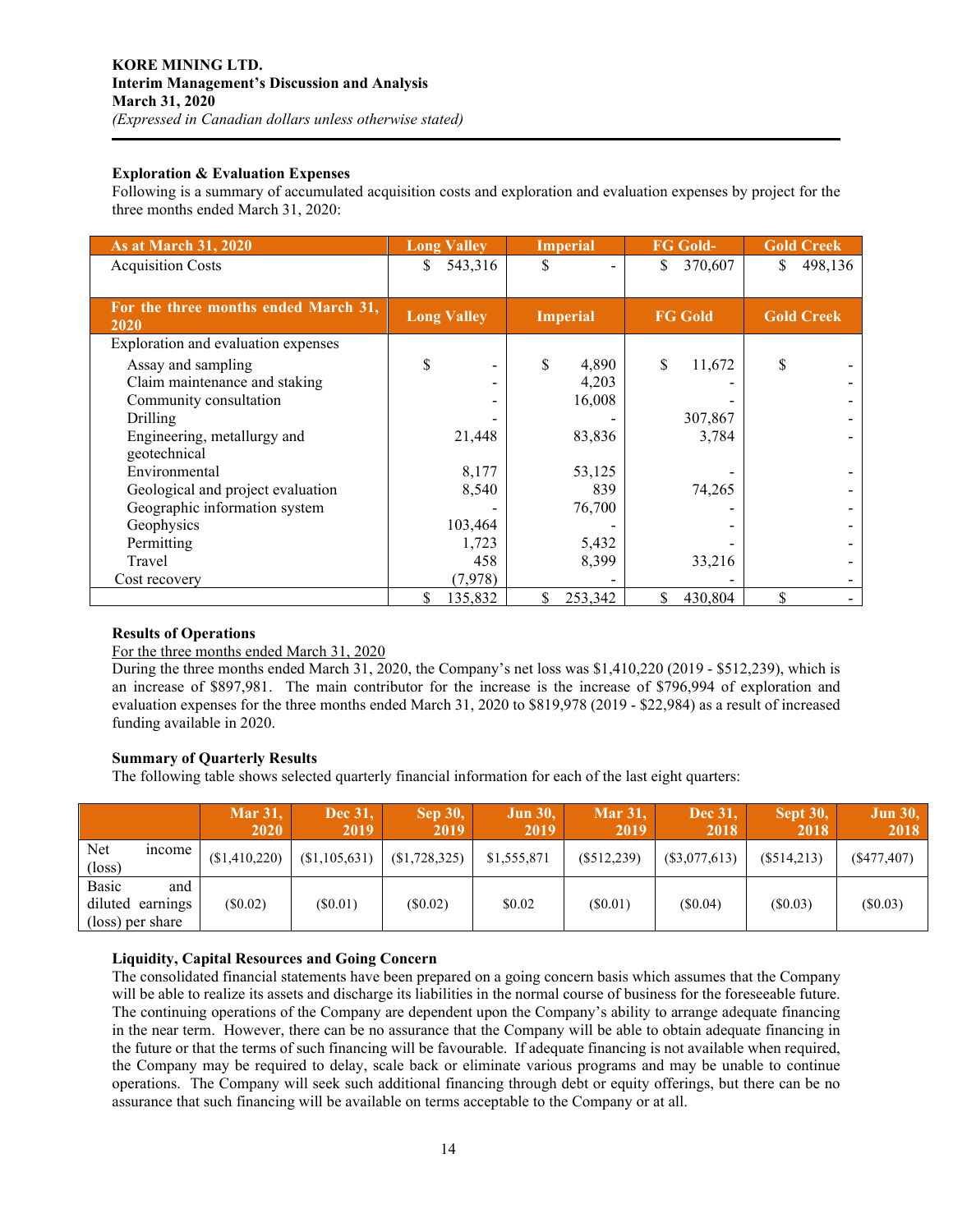As at March 31, 2020, the Company had a cash balance of \$2,340,832 and working capital of \$1,426,774 with current liabilities of \$1,097,072. The Company has incurred losses since inception and does not generate any cash inflows from operations. For the three months ended March 31, 2020, cash used in operating activities totaled \$815,078. Subsequent to March 31, 2020, the Company raised \$3,000,000 pursuant to a private placement.

The Company's ability to continue to meet its obligations and carry out its planned exploration activities for at least the next twelve months is uncertain and dependent upon the continued financial support of its shareholders and on securing additional financing. There is, however, no assurance that any such initiatives will be sufficient and, as a result, there is significant doubt regarding the going concern assumption and, accordingly, the ultimate appropriateness of the use of accounting principles applicable to a going concern. The Company's consolidated financial statements do not reflect the adjustments to the carrying values of assets and liabilities and the reported expenses and balance sheet classifications that would be necessary if the Company were unable to realize its assets and settle its liabilities as a going concern in the normal course of operations for at least 12 months following the year end. These adjustments could be material.

# *Cash Used In Operating Activities*

Net cash used in operating activities during the three months ended March 31, 2020 was \$815,078 (March 31, 2019 cash provided by operations - \$18,956). Cash used in operating activities primarily related to operations during the period, including exploration and evaluation expenses, professional fees, management fees and marketing costs, as well as the settlement of outstanding liabilities.

# **Outstanding Share Data**

The Company's authorized share capital consists of an unlimited number of common shares without par value. At March 31, 2020, there were 88,841,914 shares issued and outstanding.

Subsequent to March 31, 2020, the Company issued 6,666,666 common shares at a value of \$0.45 per share pursuant to a private placement, granted 1,000,000 stock options with an exercise price of \$0.435 and term of five years, and also issued 833,332 common shares pursuant to the exercise of stock options, for gross proceeds of \$116,666. In addition, the Company has an obligation to issue shares with a value of US\$1,000,000 to Newmont pursuant to the filing of the Imperial PEA.

As of the date of this MD&A, the following shares, warrants and options were outstanding:

|                               | <b>Number of</b>               |                       |                    |
|-------------------------------|--------------------------------|-----------------------|--------------------|
|                               | <b>Shares/Options/Warrants</b> | <b>Exercise Price</b> | <b>Expiry Date</b> |
| Issued and Outstanding Shares | 96,341,913                     |                       |                    |
| Warrants                      | 121,500                        | \$1.25                | June 10, 2020      |
| Agents' Warrants              | 308,000                        | \$0.50                | October 21, 2020   |
| Warrants                      | 2,200,000                      | \$0.75                | October 21, 2020   |
| <b>Stock Options</b>          | 300,000                        | \$0.50                | November 2, 2021   |
| <b>Stock Options</b>          | 1,250,000                      | \$0.50                | November 1, 2023   |
| <b>Stock Options</b>          | 2,166,668                      | \$0.14                | January 12, 2024   |
| <b>Stock Options</b>          | 150,000                        | \$0.25                | May 9, 2024        |
| <b>Stock Options</b>          | 2,600,000                      | \$0.27                | July 3, 2024       |
| <b>Stock Options</b>          | 500,000                        | \$0.29                | October 18, 2024   |
| <b>Stock Options</b>          | 1.000.000                      | \$0.435               | April 27, 2025     |
| Fully Diluted at May 27, 2020 | 106,938,081                    |                       |                    |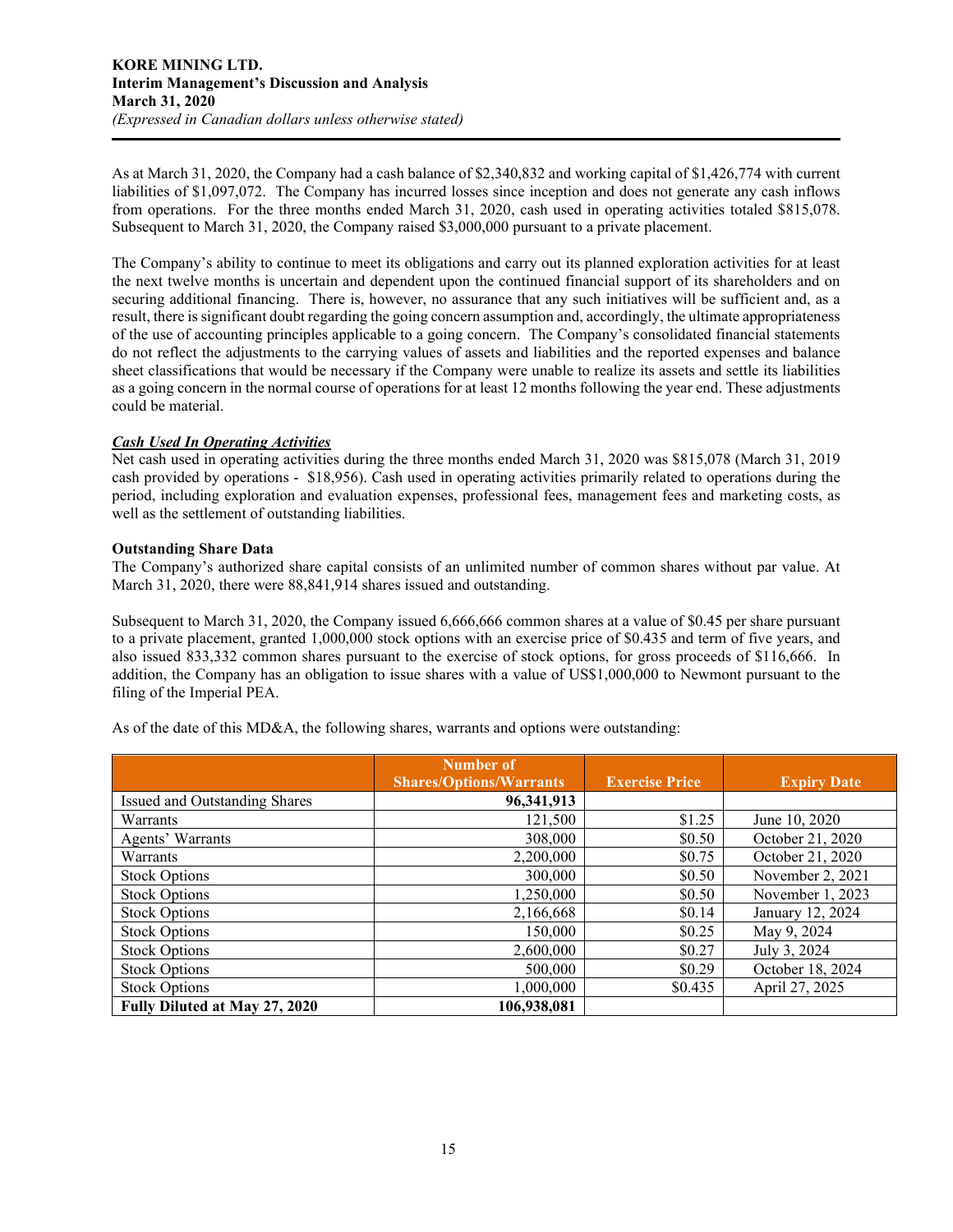#### **Financial Instruments and Risk Management**

#### **Financial Risk Management**

The Company may be exposed to risks of varying degrees of significance which could affect its ability to achieve its strategic objectives. The main objectives of the Company's risk management processes are to ensure that risks are properly identified and that the capital base is adequate in relation to those risks. The principal risks to which the Company is exposed are described below.

#### **a.** Credit risk

Credit risk is the risk of potential loss to the Company if a counterparty to a financial instrument fails to meet its contractual obligations. The Company's credit risk is primarily attributable to its cash.

The Company has assessed its exposure to credit risk on its cash and has determined that such risk is minimal. The majority of the Company's cash is held with reputable financial institutions in Canada.

#### **b.** Liquidity risk

Liquidity risk is the risk that the Company is not able to meet its financial obligations as they fall due. As at March 31, 2020, the Company had working capital of \$1,426,774, and it does not have any long term monetary liabilities. The Company will seek additional financing through debt or equity offerings, but there can be no assurance that such financing will be available on terms acceptable to the Company or at all. The Company's approach to managing liquidity risk is to ensure that it will have sufficient liquidity to meet liabilities when they fall due. As at March 31, 2020, the Company had cash of \$2,340,832 to settle current liabilities of \$1,097,072. The Company's financial liabilities have contractual maturities of 30 days or are due on demand and are subject to normal trade terms. See *Liquidity, Capital Resources and Going Concern"* for more information.

#### **c.** Interest rate risk

Interest rate risk is the risk arising from the effect of changes in prevailing interest rates on the Company's financial instruments. The Company holds its cash and cash equivalents on which it earns variable rates of interest, and may therefore be subject to a certain amount of risk, though this risk is considered by management to be immaterial.

#### **d.** Foreign currency risk

Foreign currency risk is the risk that the fair value of, or future cash flows from, the Company's financial instruments will fluctuate because of changes in foreign exchange rates. The Company maintains its cash reserves in Canadian and United States dollars. The portion of the Company's funds held in US dollars are subject to fluctuations in foreign exchange rates.

At March 31, 2020, the Company has certain monetary items denominated in United States dollars. Based on these net exposures, a 10% appreciation or depreciation of the Canadian dollar against the United States dollar would result in an increase or decrease of \$4,778 in the Company's net loss.

#### **Fair Values**

The carrying values of cash, deposits and other receivables and trade and other accounts payable approximate fair values due to their short-term to maturity nature or the ability to readily convert to cash.

#### **Related Party Transactions and Balances**

During the three months ended March 31, 2020, the related party transactions (excluding key management compensation) were as follows:

a) A company owned by a relative of a director and officer provided marketing consulting services of \$nil (2019 - \$14,250) for the three months ended March 31, 2020.

b) Amounts owing to related parties are unsecured, non-interest bearing and due on demand. As at March 31, 2020, \$67,893 (2019 - \$899,100) is due to related parties.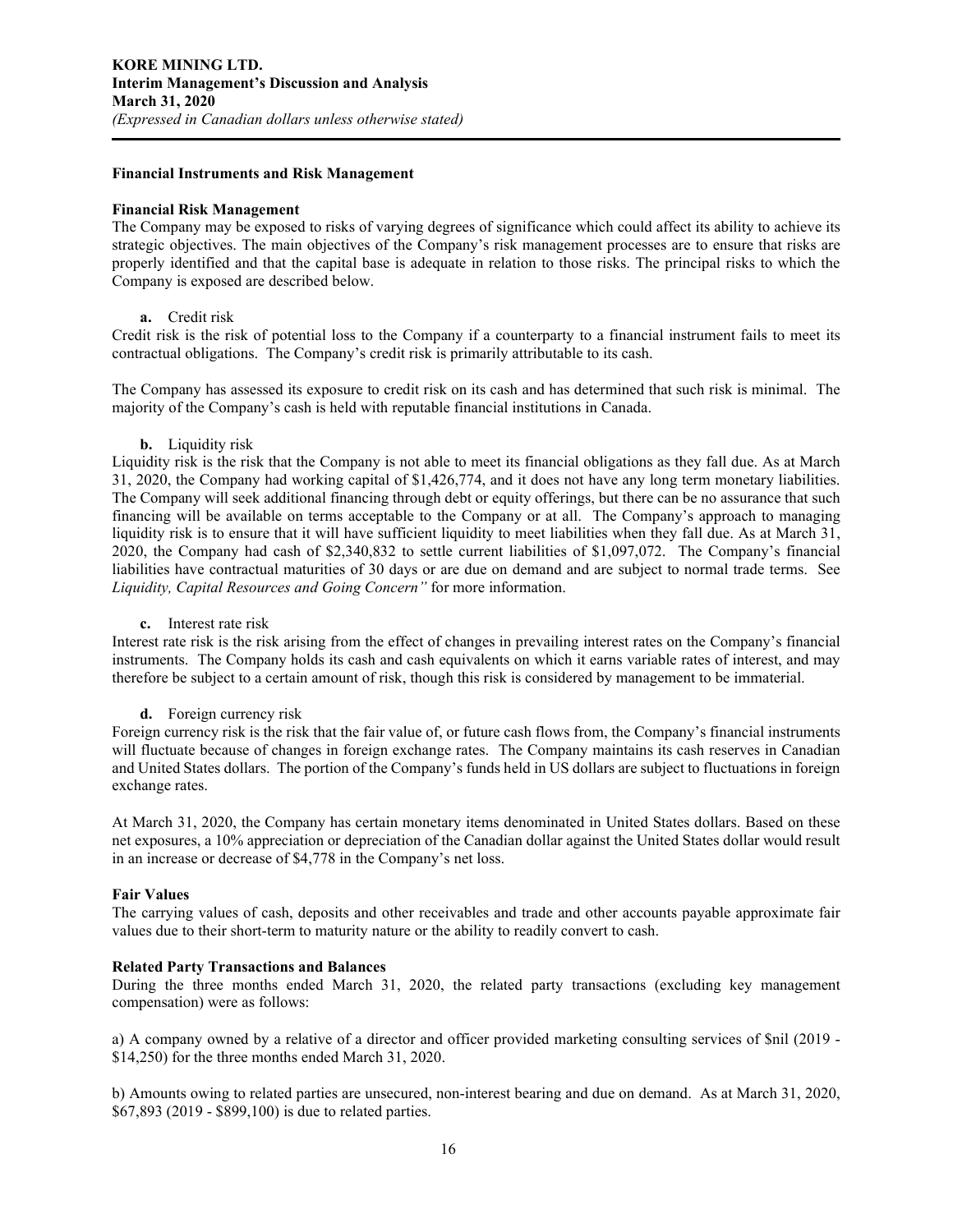# **Key Management Compensation**

Key management are those personnel having the authority and responsibility for planning, directing and controlling the Company and include the Chairman, President & Chief Executive Officer, Chief Financial Officer, Chief Operating Officer and Directors. For the three months ended March 31, 2020, total key management compensation was \$237,130 (2019 - \$208,332), which includes management fees and salaries of \$171,000 (2019 - \$129,000) and share-based compensation of \$66,030 (2019 - \$79,332).

# **Significant Judgments, Estimates and Assumptions**

The preparation of the Company's consolidated financial statements in conformity with IFRS requires management to make judgments, estimates and assumptions that affect the reported amounts of assets and liabilities and disclosures of contingent assets and liabilities at the date of the consolidated financial statements and the reported amounts of income and expenses during the reporting period. Estimates and assumptions are continually evaluated and are based on management's experience and other factors, including expectations of future events that are believed to be reasonable under the circumstances. Actual results could differ from these estimates.

#### *Critical Judgments*

The preparation of these consolidated financial statements requires the Company to make judgments regarding the going concern of the Company as discussed in Note 2.

The Company is also required to make significant judgments on the ongoing feasibility of exploration and evaluation assets, and whether there are indicators that the right to explore the specific area has expired or will be allowed to expire, that further exploration and evaluation plans have changed, or whether development of a specific area is unlikely to recover existing exploration and evaluation costs. If any of these indicators are present, management would need to assess whether the exploration and evaluation property is impaired.

#### *Significant Estimates*

The determination of the Company's tax expense for the period and deferred tax assets and liabilities involves significant estimation and judgement by management. In determining these amounts, management interprets tax legislation in Canada and the US and makes estimates of the expected timing of the reversal of deferred tax assets and liabilities, the deferral and deductibility of certain items and the interpretation of the treatment for tax purposes for exploration and development activities. The Company is subject to assessment by Canadian and US tax authorities, which may interpret legislation differently which may affect the final amount or timing of the payment of taxes. The Company provides for such differences where known based on management's best estimate of the probable outcome of these matters.

#### **Recent Accounting Standards**

There are no recent accounting pronouncement or standards expected to have a material impact on the Company.

#### **Cautionary Note Regarding Forward Looking Statements**

Forward-looking statements look into the future and provide an opinion as to the effect of certain events and trends on the business. Certain statements contained in this MD&A constitute forward-looking statements. The use of any words such as "anticipate", "continue", "estimate", "expect", "may", "will", "project", "should", "believe" and similar expressions or their negatives or other comparable words are intended to identify forward-looking statements. These forward-looking statements are based on current expectations and various estimates, factors and assumptions and involve known and unknown risks, uncertainties and other factors. Examples of where the Company uses forward looking statements include when discussing the outlook, plans and timing for the Company's exploration plans, operational plans and future expenditure expectations.

It is important to note that:

- Unless otherwise indicated, forward-looking statements in this MD&A describe the Company's expectations as of the date of this MD&A.
- Readers are cautioned not to place undue reliance on these statements as the Company's actual results, performance or achievements may differ materially from any future results, performance or achievements